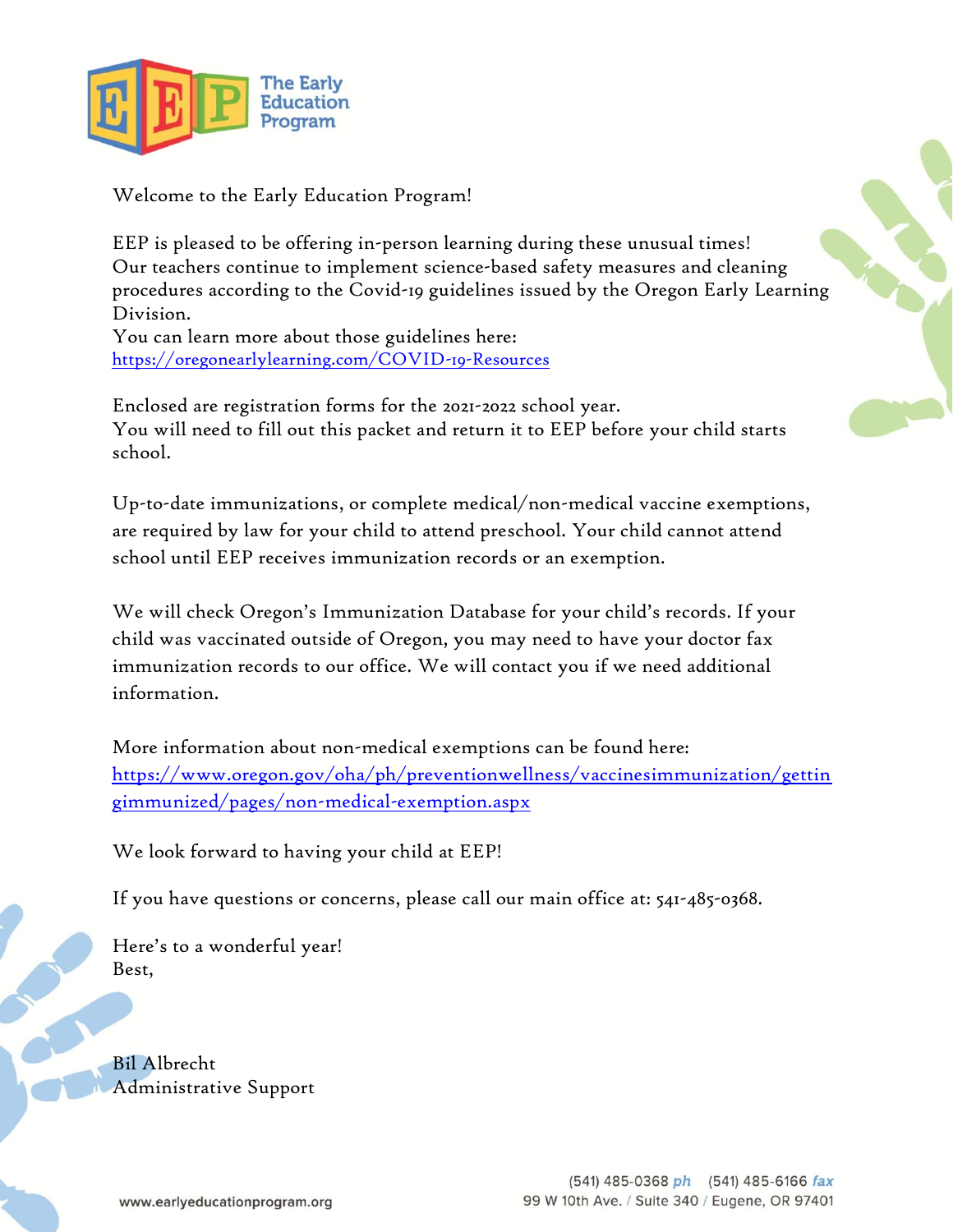

¡Bienvenido al Programa de Educación Temprana!

¡EEP se complace en ofrecer aprendizaje en persona durante estos tiempos inusuales! Nuestros maestros continúan implementando medidas de seguridad basadas en la ciencia y procedimientos de limpieza de acuerdo con la guia de Covid-19 emitidas por la División de Aprendizaje Temprano de Oregon.

Puede obtener más información sobre esas guias aquí: <https://oregonearlylearning.com/COVID-19-Resources>

En este paquete se encuentran los formularios de inscripción para el ano escolar 2021- 2022.

Usted tendrá que llenar este paquete y devolverlo a EEP antes de que su hijo comience la escuela.

Las inmunizaciones actualizadas, o las exenciones completas de vacunas médicas / no médicas, son requeridas por la ley para que su hijo asista al preescolar. Su hijo no puede asistir a la escuela hasta que EEP reciba registros de vacunación o una exención.

Revisaremos la base de datos de inmunización de Oregon para los registros de su hijo. Si su hijo fue vacunado fuera de Oregon, es posible que su médico deba envíar por fax los registros de vacunación a nuestra oficina. Nos comunicaremos con usted si necesitamos información adicional.

Puede encontrar más información sobre las exenciones no médicas aquí: [https://www.oregon.gov/oha/ph/preventionwellness/vaccinesimmunization/gettin](https://www.oregon.gov/oha/ph/preventionwellness/vaccinesimmunization/gettingimmunized/pages/non-medical-exemption.aspx) [gimmunized/pages/non-medical-exemption.aspx](https://www.oregon.gov/oha/ph/preventionwellness/vaccinesimmunization/gettingimmunized/pages/non-medical-exemption.aspx)

¡Esperamos tener a su hijo en EEP!

Si tiene preguntas o inquietudes, llame a nuestra oficina principal al: 541-485-0368.

¡He aquí un año maravilloso!

Bil Albrecht Apoyo Administrativo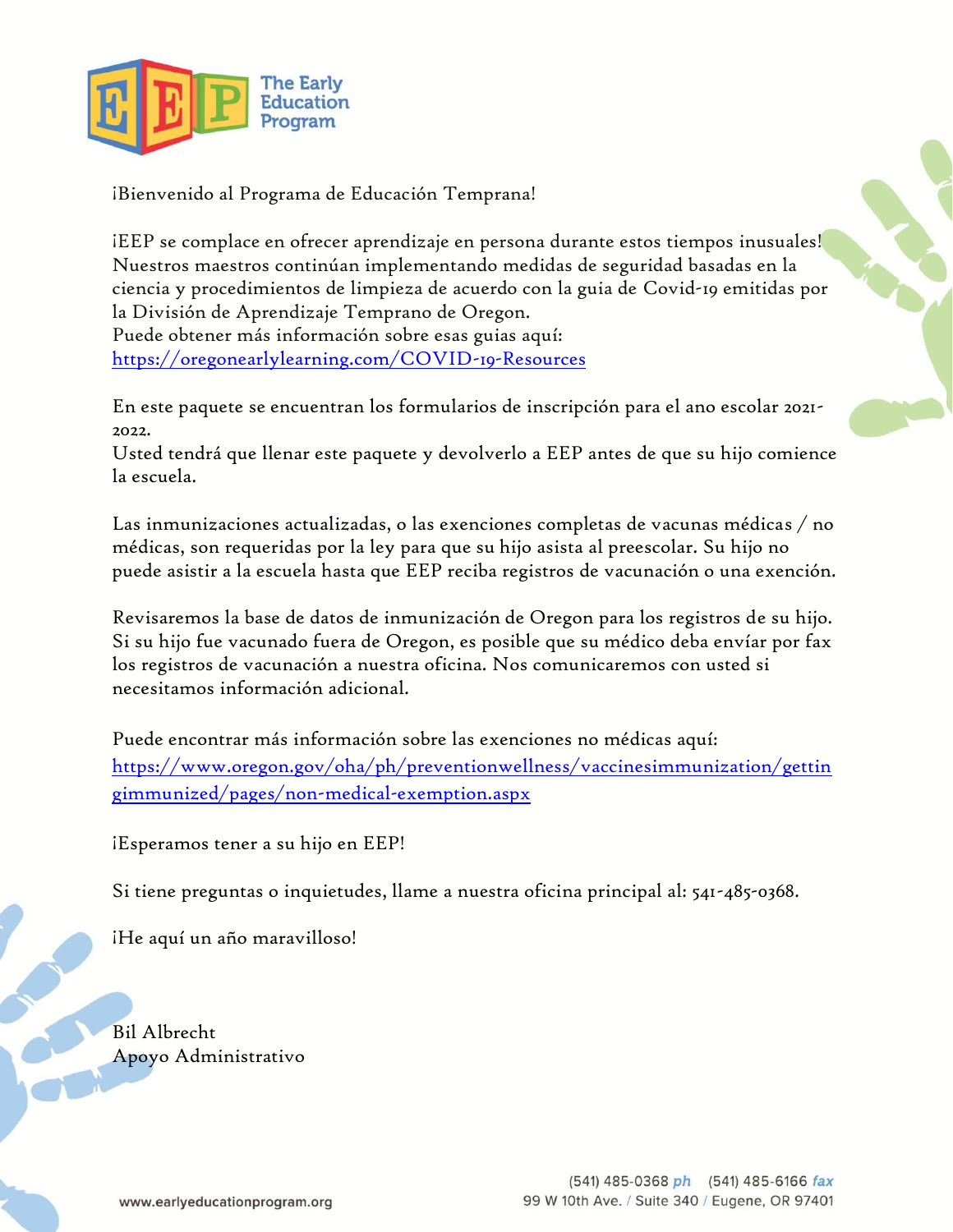

#### EEP REGISTRATION FORM

| Child's Name             | <b>Birth Date</b> | Sex:     |
|--------------------------|-------------------|----------|
| Address                  | City              | Zip Code |
| Mother's/Guardian's Name | Home/Cell Number  |          |
| Address (if different)   | Email             |          |
| Employer                 | Work Phone        |          |
| Father's/Guardian's Name | Home/Cell Number  |          |
| Address (if different)   | Email             |          |
| Employer                 | Work Phone        |          |

If different addresses, who should receive mailed information? (e.g. Mother, Father, both) \_\_\_\_\_\_\_\_\_\_\_\_\_\_\_\_\_\_\_

 $\_$  ,  $\_$  ,  $\_$  ,  $\_$  ,  $\_$  ,  $\_$  ,  $\_$  ,  $\_$  ,  $\_$  ,  $\_$  ,  $\_$  ,  $\_$  ,  $\_$  ,  $\_$  ,  $\_$  ,  $\_$  ,  $\_$  ,  $\_$  ,  $\_$  ,  $\_$  ,  $\_$  ,  $\_$  ,  $\_$  ,  $\_$  ,  $\_$  ,  $\_$  ,  $\_$  ,  $\_$  ,  $\_$  ,  $\_$  ,  $\_$  ,  $\_$  ,  $\_$  ,  $\_$  ,  $\_$  ,  $\_$  ,  $\_$  ,

 $\_$  , and the state of the state of the state of the state of the state of the state of the state of the state of the state of the state of the state of the state of the state of the state of the state of the state of the

## FAMILY INFORMATION

Marital Status: \_\_\_\_\_\_\_\_\_\_\_\_\_\_\_\_\_

List additional children living in your home. Including age and relationship to child.

Who else lives in your home? List and describe relationship to child.

Other family information:

This anonymous information may be used to secure additional money from grants or to provide data for existing grants. If you have questions, please contact EEP Director, Georgia Layton, at 541-915-1887.

Household Income: \_\_\_\_\_\_\_\_\_\_\_\_\_\_\_\_\_

Household Size (adults & children): \_\_\_\_\_\_\_\_\_\_\_\_\_\_\_\_\_

Ethnicity/Race: \_\_\_\_\_\_\_\_\_\_\_\_\_\_\_\_\_\_\_\_\_\_\_\_\_\_\_\_\_\_\_\_\_\_\_\_\_\_\_\_\_\_\_\_\_\_\_\_\_\_\_\_\_\_\_\_\_\_\_\_\_\_\_\_\_\_\_\_\_\_\_\_\_\_\_\_\_\_\_\_\_\_\_\_\_\_\_\_\_\_\_\_\_\_\_\_\_\_\_\_\_\_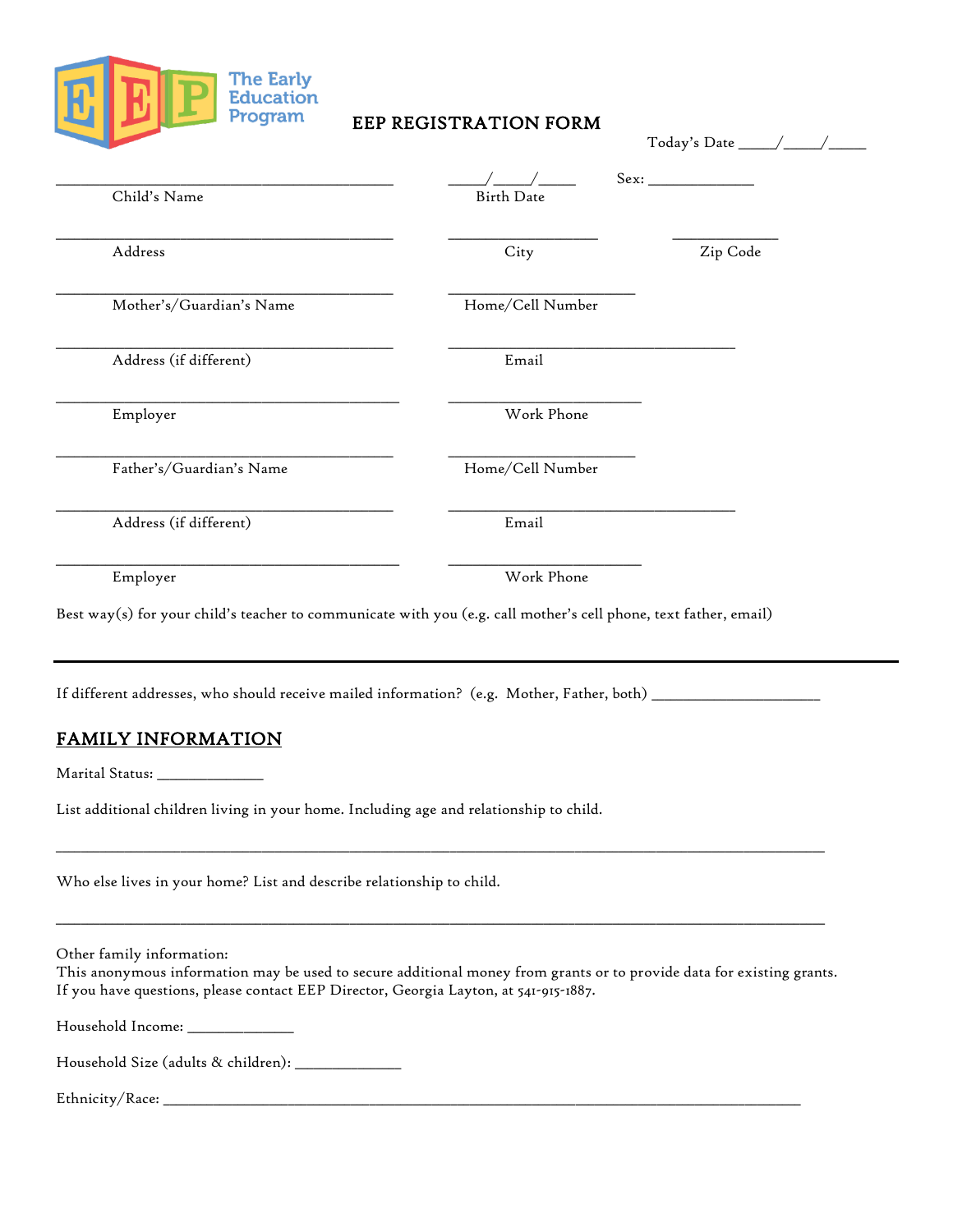

#### EEP FORMA DE REGISTRACION

|                             | Fecha de hoy: _                                                                                                                                                                                                                                                                                                                                                                                                                                                   |
|-----------------------------|-------------------------------------------------------------------------------------------------------------------------------------------------------------------------------------------------------------------------------------------------------------------------------------------------------------------------------------------------------------------------------------------------------------------------------------------------------------------|
| Nombre del Niño             | $\begin{minipage}{.4\linewidth} \textbf{Sexo:} \begin{tabular}{@{}c@{}} \textbf{0} & \textbf{0} & \textbf{0} & \textbf{0} \\ \textbf{0} & \textbf{0} & \textbf{0} & \textbf{0} \\ \textbf{0} & \textbf{0} & \textbf{0} & \textbf{0} \\ \textbf{0} & \textbf{0} & \textbf{0} & \textbf{0} \\ \textbf{0} & \textbf{0} & \textbf{0} & \textbf{0} \\ \textbf{0} & \textbf{0} & \textbf{0} & \textbf{0} \\ \textbf{0} & \textbf{0} & \textbf{0$<br>Fecha de Nacimiento |
| Dirección                   | Ciudad<br>Codigo Postal                                                                                                                                                                                                                                                                                                                                                                                                                                           |
| Nombre de la Madre/Guardian | Numero de Casa/Celular                                                                                                                                                                                                                                                                                                                                                                                                                                            |
| Dirección (si diferente)    | Correo Electronico                                                                                                                                                                                                                                                                                                                                                                                                                                                |
| Empleador                   | Numero de Trabajo                                                                                                                                                                                                                                                                                                                                                                                                                                                 |
| Nombre del Padre/Guardian   | Numero de Casa/Celular                                                                                                                                                                                                                                                                                                                                                                                                                                            |
| Dirección (si diferente)    | Correo Electronico                                                                                                                                                                                                                                                                                                                                                                                                                                                |
| Empleador                   | Numero de Trabajo                                                                                                                                                                                                                                                                                                                                                                                                                                                 |

La mejor manera para que el maestro de su hijo se comunique con usted (por ejemplo, llame al teléfono celular de la madre, envíe un mensaje de texto al padre, envíe un correo electrónico)

Si hay diferentes direcciones, ¿quién debe recibir información por correo? (e.g. Madre, Padre, ambos) \_\_\_\_\_\_\_\_\_\_\_\_\_\_

 $\_$  ,  $\_$  ,  $\_$  ,  $\_$  ,  $\_$  ,  $\_$  ,  $\_$  ,  $\_$  ,  $\_$  ,  $\_$  ,  $\_$  ,  $\_$  ,  $\_$  ,  $\_$  ,  $\_$  ,  $\_$  ,  $\_$  ,  $\_$  ,  $\_$  ,  $\_$  ,  $\_$  ,  $\_$  ,  $\_$  ,  $\_$  ,  $\_$  ,  $\_$  ,  $\_$  ,  $\_$  ,  $\_$  ,  $\_$  ,  $\_$  ,  $\_$  ,  $\_$  ,  $\_$  ,  $\_$  ,  $\_$  ,  $\_$  ,

 $\Box$ 

 $\_$  ,  $\_$  ,  $\_$  ,  $\_$  ,  $\_$  ,  $\_$  ,  $\_$  ,  $\_$  ,  $\_$  ,  $\_$  ,  $\_$  ,  $\_$  ,  $\_$  ,  $\_$  ,  $\_$  ,  $\_$  ,  $\_$  ,  $\_$  ,  $\_$  ,  $\_$  ,  $\_$  ,  $\_$  ,  $\_$  ,  $\_$  ,  $\_$  ,  $\_$  ,  $\_$  ,  $\_$  ,  $\_$  ,  $\_$  ,  $\_$  ,  $\_$  ,  $\_$  ,  $\_$  ,  $\_$  ,  $\_$  ,  $\_$  ,

#### INFORMACION FAMILIAR

Estado civil: \_\_\_\_\_\_\_\_\_\_\_\_\_\_\_\_\_

Anote a los niños adicionales que viven en su hogar. Incluyendo la edad y la relación con el niño.

Quien mas vive en su casa? Anote y describa la relaccion entre esa persona y el niño.

Otra información familiar: Esta información anónima se puede utilizar para obtener dinero adicional de las subvenciones o para proporcionar datos para las subvenciones existentes. Si tiene preguntas, comuníquese con la Directora de EEP, Georgia Layton, al 541-915-1887. Ingresos del hogar: \_\_\_\_\_\_\_\_\_\_\_\_\_\_\_\_\_

Tamaño del hogar (adultos y niños): \_\_\_\_\_\_\_\_\_\_\_\_\_\_\_\_\_

Origen Etnico/Raza: \_\_\_\_\_\_\_\_\_\_\_\_\_\_\_\_\_\_\_\_\_\_\_\_\_\_\_\_\_\_\_\_\_\_\_\_\_\_\_\_\_\_\_\_\_\_\_\_\_\_\_\_\_\_\_\_\_\_\_\_\_\_\_\_\_\_\_\_\_\_\_\_\_\_\_\_\_\_\_\_\_\_\_\_\_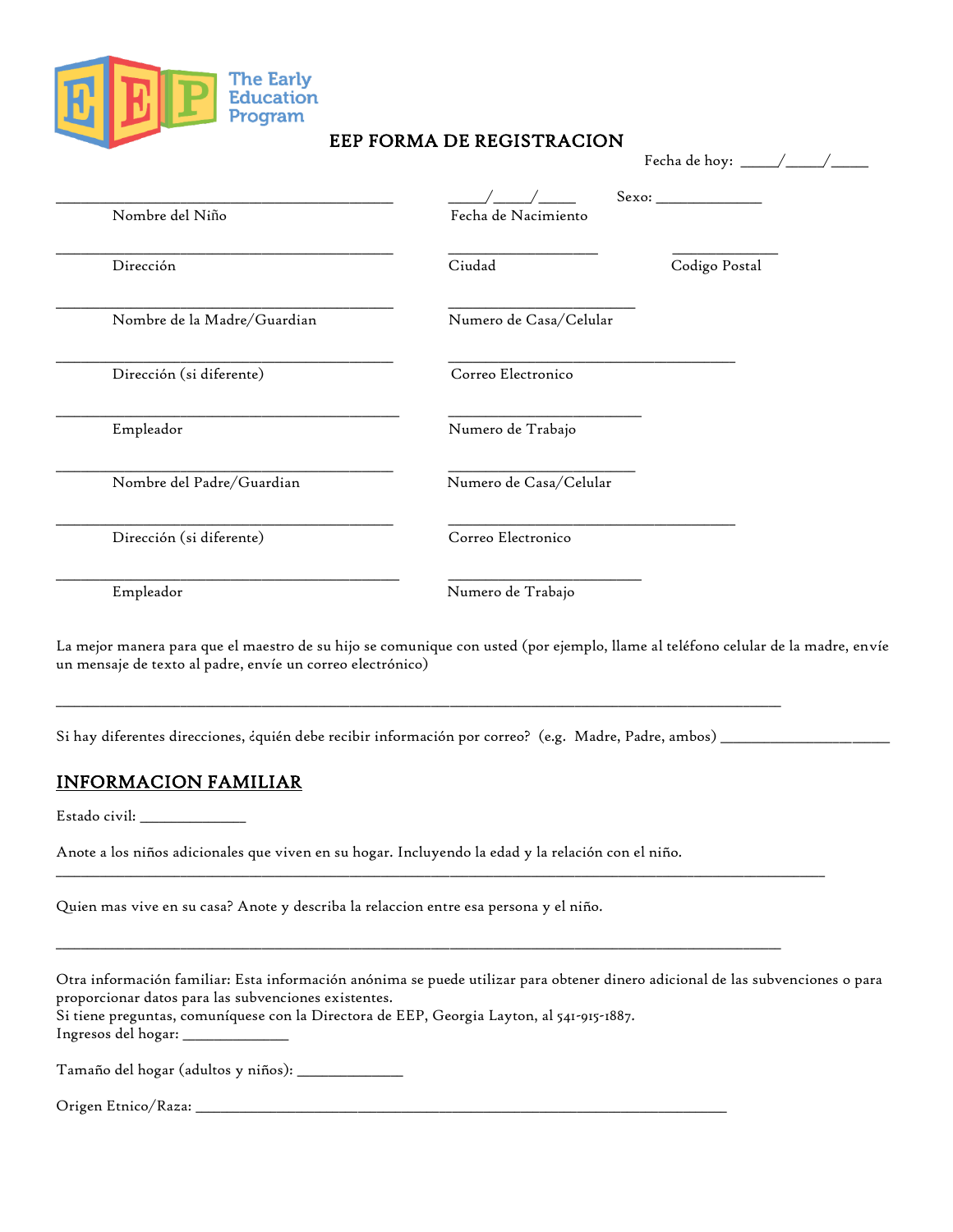### MEDICAL INFORMATION

Does your child have any medical conditions we should know about? If yes, please describe and tell how to handle these.

## OTHER CHILDCARE

Will your child attend another child care program in addition to EEP? If yes, please give the name and phone number of the child care provider and the approximate schedule.

 $\Box \rightarrow \Box \rightarrow \Box \rightarrow \Box$ 

 $\Box \rightarrow \Box \rightarrow \Box$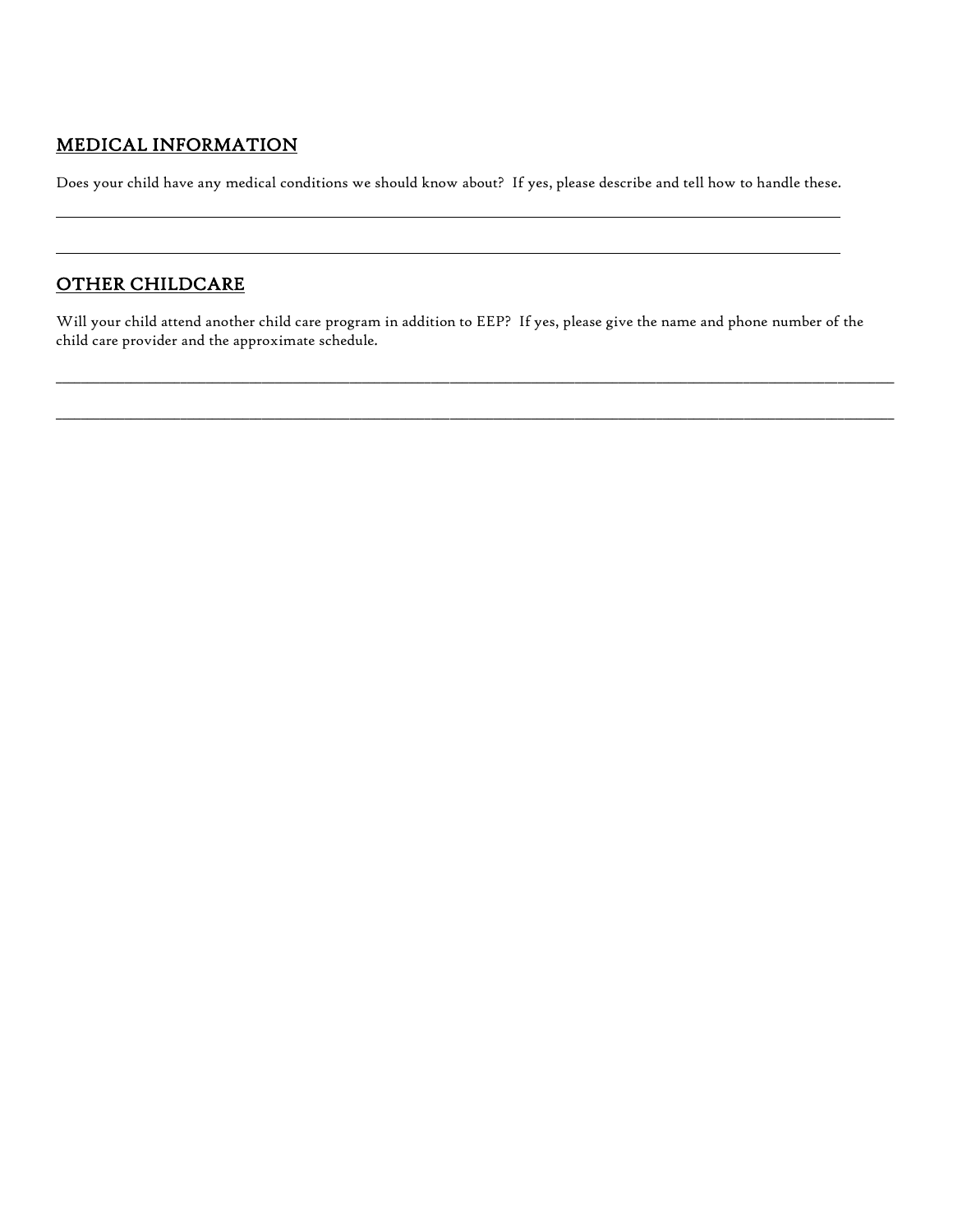### INFORMACION MEDICA

¿Su hijo tiene alguna condición médica que debamos conocer? En caso afirmativo, describa y diga cómo manejarlos.

### OTRO CUIDADO DE NINOS

¿Asistirá su hijo a otro programa de cuidado infantil además de EEP? En caso afirmativo, por favor dar el nombre y el número de teléfono del proveedor de cuidado infantil y el horario aproximado.

 $\_$  ,  $\_$  ,  $\_$  ,  $\_$  ,  $\_$  ,  $\_$  ,  $\_$  ,  $\_$  ,  $\_$  ,  $\_$  ,  $\_$  ,  $\_$  ,  $\_$  ,  $\_$  ,  $\_$  ,  $\_$  ,  $\_$  ,  $\_$  ,  $\_$  ,  $\_$  ,  $\_$  ,  $\_$  ,  $\_$  ,  $\_$  ,  $\_$  ,  $\_$  ,  $\_$  ,  $\_$  ,  $\_$  ,  $\_$  ,  $\_$  ,  $\_$  ,  $\_$  ,  $\_$  ,  $\_$  ,  $\_$  ,  $\_$  ,

 $\_$  ,  $\_$  ,  $\_$  ,  $\_$  ,  $\_$  ,  $\_$  ,  $\_$  ,  $\_$  ,  $\_$  ,  $\_$  ,  $\_$  ,  $\_$  ,  $\_$  ,  $\_$  ,  $\_$  ,  $\_$  ,  $\_$  ,  $\_$  ,  $\_$  ,  $\_$  ,  $\_$  ,  $\_$  ,  $\_$  ,  $\_$  ,  $\_$  ,  $\_$  ,  $\_$  ,  $\_$  ,  $\_$  ,  $\_$  ,  $\_$  ,  $\_$  ,  $\_$  ,  $\_$  ,  $\_$  ,  $\_$  ,  $\_$  ,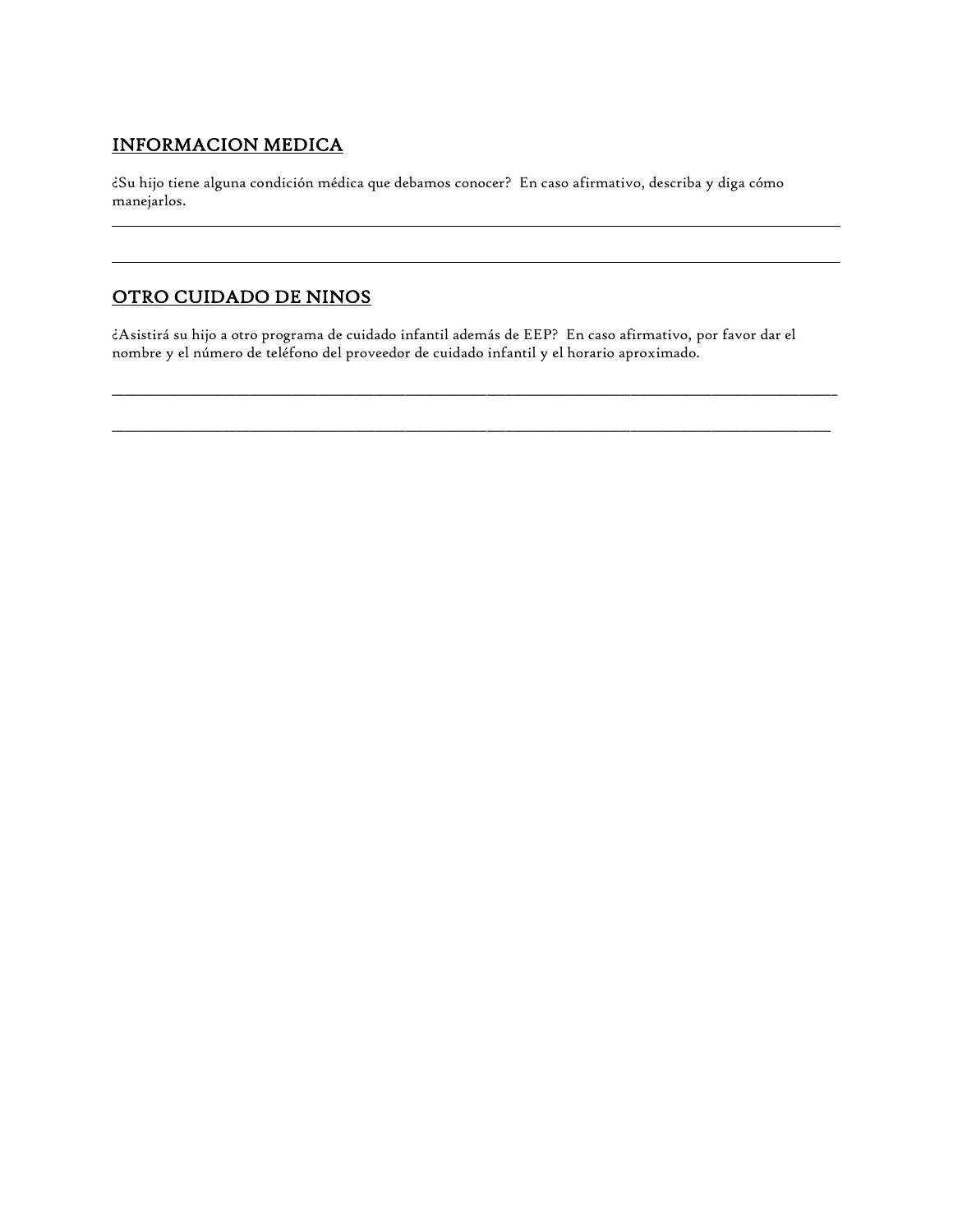

Child's First & Last Name

\_\_\_\_\_\_\_\_\_\_\_\_\_\_\_\_\_\_\_\_\_\_\_\_\_\_\_\_\_\_\_\_\_\_\_\_\_\_\_\_\_\_\_\_\_\_\_\_\_\_\_\_ \_\_\_\_\_\_/\_\_\_\_\_\_/\_\_\_\_\_\_

As the parent/legal guardian, I hereby authorize the Early Education Program, 99 W. 10th Ave, Suite 340, Eugene, OR 97401, (541) 485-0368, to consent to any medical or surgical treatment of the above-named child, which such person deems advisable, if a parent or legal guardian cannot reasonably be located when the child is brought for emergency treatment.

In case of an emergency, how can we reach you during preschool hours? Include home, work, or cell number(s) as appropriate.

\_\_\_\_\_\_\_\_\_\_\_\_\_\_\_\_\_\_\_\_\_\_\_\_\_\_\_\_\_\_\_\_\_\_\_\_\_\_\_\_\_\_\_\_\_\_\_\_\_\_\_ \_\_\_\_\_\_\_\_\_\_\_\_\_\_\_\_\_\_\_\_\_\_\_\_\_\_\_\_\_\_\_\_\_\_\_\_\_\_\_\_\_\_\_\_\_\_\_ Parent/Guardian Phone Number

Parent/Guardian Phone Number

If parent/guardian cannot be reached, who should we contact next? We require two additional contacts. Please check the box if this person has permission to pick up your child.

\_\_\_\_\_\_\_\_\_\_\_\_\_\_\_\_\_\_\_\_\_\_\_\_\_\_\_\_\_\_\_\_\_\_\_\_\_\_ \_\_\_\_\_\_\_\_\_\_\_\_\_\_\_\_\_\_\_\_\_\_\_\_\_\_ \_\_\_\_\_\_\_\_\_\_\_\_\_\_\_\_\_\_\_\_\_\_\_\_\_\_\_\_\_\_\_\_\_\_\_\_\_\_\_\_\_\_\_\_

\_\_\_\_\_\_\_\_\_\_\_\_\_\_\_\_\_\_\_\_\_\_\_\_\_\_\_\_\_\_\_\_\_\_\_\_\_\_ \_\_\_\_\_\_\_\_\_\_\_\_\_\_\_\_\_\_\_\_\_\_\_\_\_\_ \_\_\_\_\_\_\_\_\_\_\_\_\_\_\_\_\_\_\_\_\_\_\_\_\_\_\_\_\_\_\_\_\_\_\_\_\_\_\_\_\_\_\_

\_\_\_\_\_\_\_\_\_\_\_\_\_\_\_\_\_\_\_\_\_\_\_\_\_\_\_\_\_\_\_\_\_\_\_\_\_\_\_\_\_\_\_\_\_\_\_\_\_\_\_ \_\_\_\_\_\_\_\_\_\_\_\_\_\_\_\_\_\_\_\_\_\_\_\_\_\_\_\_\_\_\_\_\_\_\_\_\_\_\_\_\_\_\_\_\_\_

Name Phone Relationship to child

 $\Box$ 

о

Name Phone Relationship to child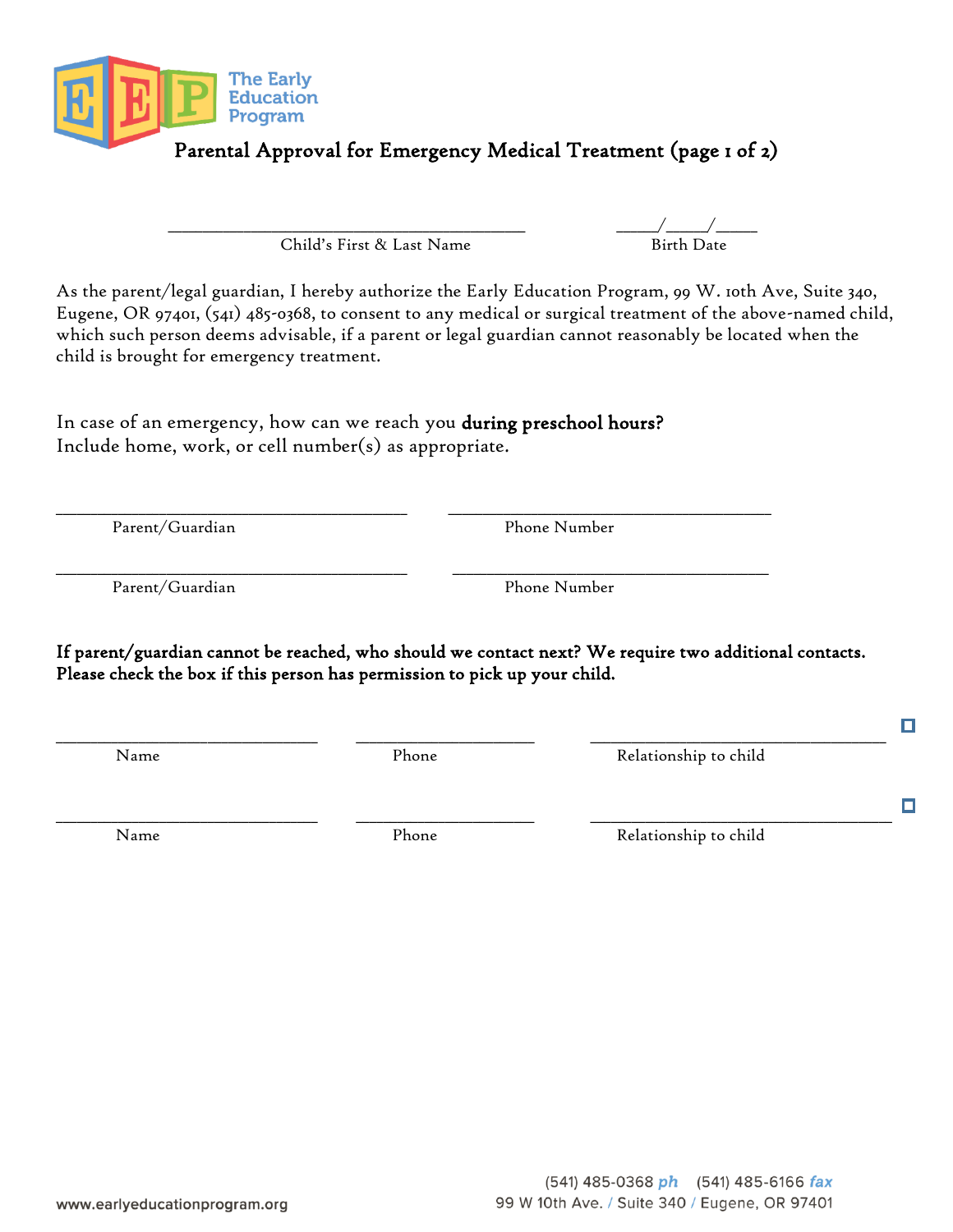Nombre y Apellido de Niño Fecha de Nacimiento

Como padre/tutor legal, por la presente autorizo al Programa de Educación Temprana, 99 W. 10th Ave, Suite 340, Eugene, OR 97401, (541) 485-0368, a dar su consentimiento a cualquier tratamiento médico o cirugia del niño mencionado anteriormente, que dicha persona considere aconsejable, si un padre o tutor legal no puede ser localizado razonablemente cuando el niño es llevado para tratamiento de emergencia.

En caso de una emergencia, ¿cómo podemos comunicarnos con usted durante las horas preescolares?

\_\_\_\_\_\_\_\_\_\_\_\_\_\_\_\_\_\_\_\_\_\_\_\_\_\_\_\_\_\_\_\_\_\_\_\_\_\_\_\_\_\_\_\_\_\_\_\_\_\_\_ \_\_\_\_\_\_\_\_\_\_\_\_\_\_\_\_\_\_\_\_\_\_\_\_\_\_\_\_\_\_\_\_\_\_\_\_\_\_\_\_\_\_\_\_\_\_

Incluya los números de casa, trabajo o celulares, según corresponda.

Padre/Guardian Numero de Telefono

Si no se puede contactar a los padres/tutores, ¿A quién debemos contactar? Requerimos dos contactos adicionales. Por favor marque la caja si esta persona tiene autorizacion para recojer al nino/a.

\_\_\_\_\_\_\_\_\_\_\_\_\_\_\_\_\_\_\_\_\_\_\_\_\_\_\_\_\_\_\_\_\_\_\_\_\_\_ \_\_\_\_\_\_\_\_\_\_\_\_\_\_\_\_\_\_\_\_\_\_\_\_\_\_ \_\_\_\_\_\_\_\_\_\_\_\_\_\_\_\_\_\_\_\_\_\_\_\_\_\_\_\_\_\_\_\_\_\_\_\_\_\_\_\_\_\_\_

Nombre Telefono Relaccion al Niño

www.earlyeducationprogram.org

\_\_\_\_\_\_\_\_\_\_\_\_\_\_\_\_\_\_\_\_\_\_\_\_\_\_\_\_\_\_\_\_\_\_\_\_\_\_ \_\_\_\_\_\_\_\_\_\_\_\_\_\_\_\_\_\_\_\_\_\_\_\_\_\_ \_\_\_\_\_\_\_\_\_\_\_\_\_\_\_\_\_\_\_\_\_\_\_\_\_\_\_\_\_\_\_\_\_\_\_\_\_\_\_\_\_\_\_\_

Nombre Telefono Relaccion al Niño

\_\_\_\_\_\_\_\_\_\_\_\_\_\_\_\_\_\_\_\_\_\_\_\_\_\_\_\_\_\_\_\_\_\_\_\_\_\_\_\_\_\_\_\_\_\_\_\_\_\_\_ \_\_\_\_\_\_\_\_\_\_\_\_\_\_\_\_\_\_\_\_\_\_\_\_\_\_\_\_\_\_\_\_\_\_\_\_\_\_\_\_\_\_\_\_\_\_\_ Padre/Guardian Numero de Telefono





 $\Box$ 

П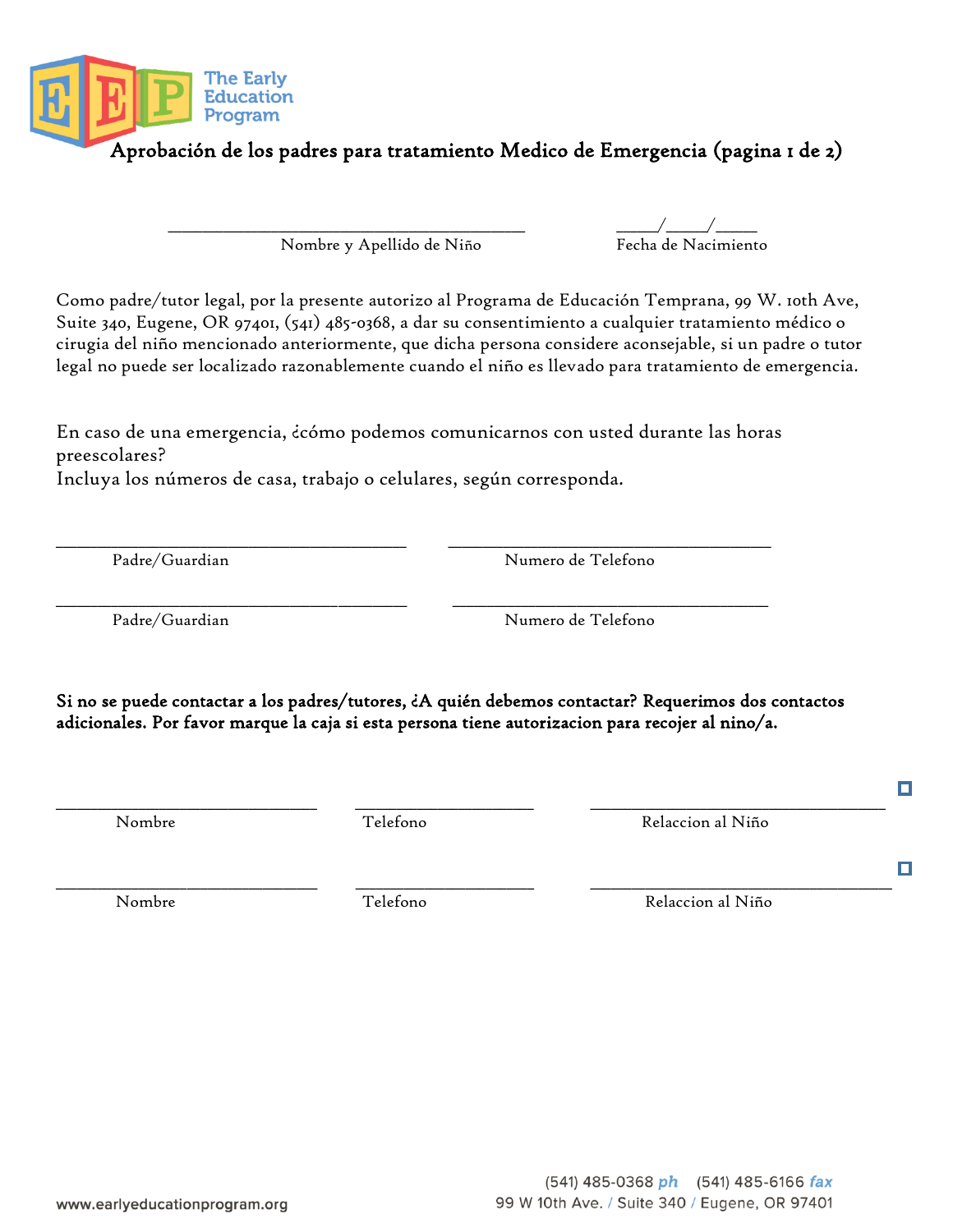## Parental Approval for Emergency Medical Treatment (page 2 of 2)

Child's First & Last Name

\_\_\_\_\_\_\_\_\_\_\_\_\_\_\_\_\_\_\_\_\_\_\_\_\_\_\_\_\_\_\_\_\_\_\_\_\_\_\_\_\_\_\_\_\_\_\_\_\_\_\_\_\_\_\_\_\_\_\_\_\_\_\_\_\_\_\_\_\_\_\_\_\_\_\_\_

 $\frac{1}{\text{Birth Date}}$ 

Child's Doctor & Phone Number:

Are there other physicians currently involved in your child's care? List and give phone numbers:

Chronic illnesses or allergies of the above named child:

Current medications:

| Name of Medication | Amount<br>Given | When is it given? | Possible Side Effects |
|--------------------|-----------------|-------------------|-----------------------|
|                    |                 |                   |                       |
|                    |                 |                   |                       |
|                    |                 |                   |                       |
|                    |                 |                   |                       |

\_\_\_\_\_\_\_\_\_\_\_\_\_\_\_\_\_\_\_\_\_\_\_\_\_\_\_\_\_\_\_\_\_\_\_\_\_\_\_\_\_\_\_\_\_\_\_\_\_\_\_\_\_\_\_\_\_\_\_\_\_\_\_\_\_\_\_\_\_\_\_\_\_\_\_\_\_\_\_\_\_\_\_\_\_\_\_\_\_\_\_\_\_\_\_\_\_\_\_\_\_\_\_\_\_\_\_\_\_\_\_

\*\*I give permission for my child to be transported by ambulance should an emergency arise and paramedics recommend it. Name of hospital you prefer:

\_\_\_\_\_\_\_\_\_\_\_\_\_\_\_\_\_\_\_\_\_\_\_\_\_\_\_\_\_\_\_\_\_\_\_\_\_\_\_\_\_\_\_\_\_\_\_\_\_\_\_\_\_\_\_\_\_\_\_\_\_\_\_\_\_\_\_\_\_\_\_\_\_

| Signature of Parent or Guardian:             |                    |
|----------------------------------------------|--------------------|
| Updated:<br>Signature of Parent or Guardian: | Date: $\angle$ / / |
| Updated:<br>Signature of Parent or Guardian: |                    |

The above authorization is valid until your child transitions from EEP or you revoke authorization verbally or in writing.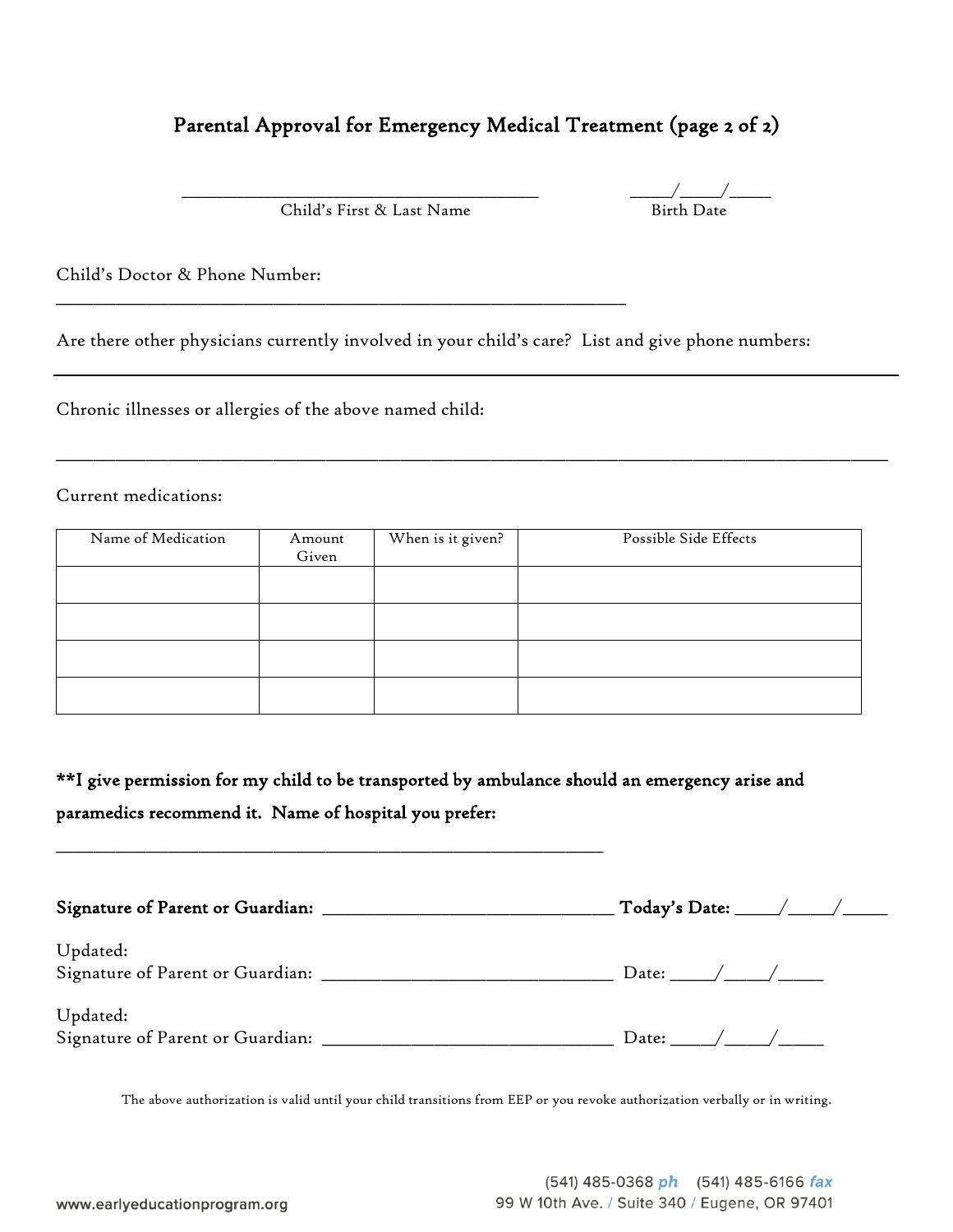### Aprobación de los padres para tratamiento Medico de Emergencia (pagina 2 de 2)

Nombre y Apellido de Niño

\_\_\_\_\_\_\_\_\_\_\_\_\_\_\_\_\_\_\_\_\_\_\_\_\_\_\_\_\_\_\_\_\_\_\_\_\_\_\_\_\_\_\_\_\_\_\_\_\_\_\_\_\_\_\_\_\_\_\_\_\_\_\_\_\_\_\_\_\_\_\_\_\_\_\_\_\_\_\_

 $\frac{1}{\sqrt{\frac{1}{2\pi}}}$ Fecha de Nacimiento

Médico del niño y número de teléfono:

¿Hay otros médicos actualmente involucrados en el cuidado de su hijo? Anote y dé números de teléfono:

\_\_\_\_\_\_\_\_\_\_\_\_\_\_\_\_\_\_\_\_\_\_\_\_\_\_\_\_\_\_\_\_\_\_\_\_\_\_\_\_\_\_\_\_\_\_\_\_\_\_\_\_\_\_\_\_\_\_\_\_\_\_\_\_\_\_\_\_\_\_\_\_\_\_\_\_\_\_\_\_\_\_\_\_\_\_\_\_\_\_\_\_\_\_\_\_\_\_\_\_\_\_\_\_\_\_\_\_\_\_\_

Enfermedades crónicas o alergias del niño mencionado anteriormente:

Medicacion Actual:

| Nombre del Medicamento | Cantidad dada | Cuando se da? | Possible efectos secundarios |
|------------------------|---------------|---------------|------------------------------|
|                        |               |               |                              |
|                        |               |               |                              |
|                        |               |               |                              |
|                        |               |               |                              |
|                        |               |               |                              |
|                        |               |               |                              |
|                        |               |               |                              |
|                        |               |               |                              |

\*\* Doy permiso para que mi hijo sea transportado en ambulancia en caso de que surja una emergencia y los paramédicos lo recomiendan. Nombre del hospital que prefiera:

\_\_\_\_\_\_\_\_\_\_\_\_\_\_\_\_\_\_\_\_\_\_\_\_\_\_\_\_\_\_\_\_\_\_\_\_\_\_\_\_\_\_\_\_\_\_\_\_\_\_\_\_\_\_\_\_\_\_\_\_\_\_\_\_\_\_\_\_\_\_\_\_\_\_\_\_\_\_\_\_\_\_\_\_\_\_\_\_\_\_\_\_\_\_\_\_\_\_\_\_\_\_\_\_\_

| Actualizar: |                            |
|-------------|----------------------------|
| Actualizar: | Fecha: $\angle$ / $\angle$ |

La autorización anterior es válida hasta que su hijo haga la transición de EEP o usted revoque la autorización verbalmente o por escrito.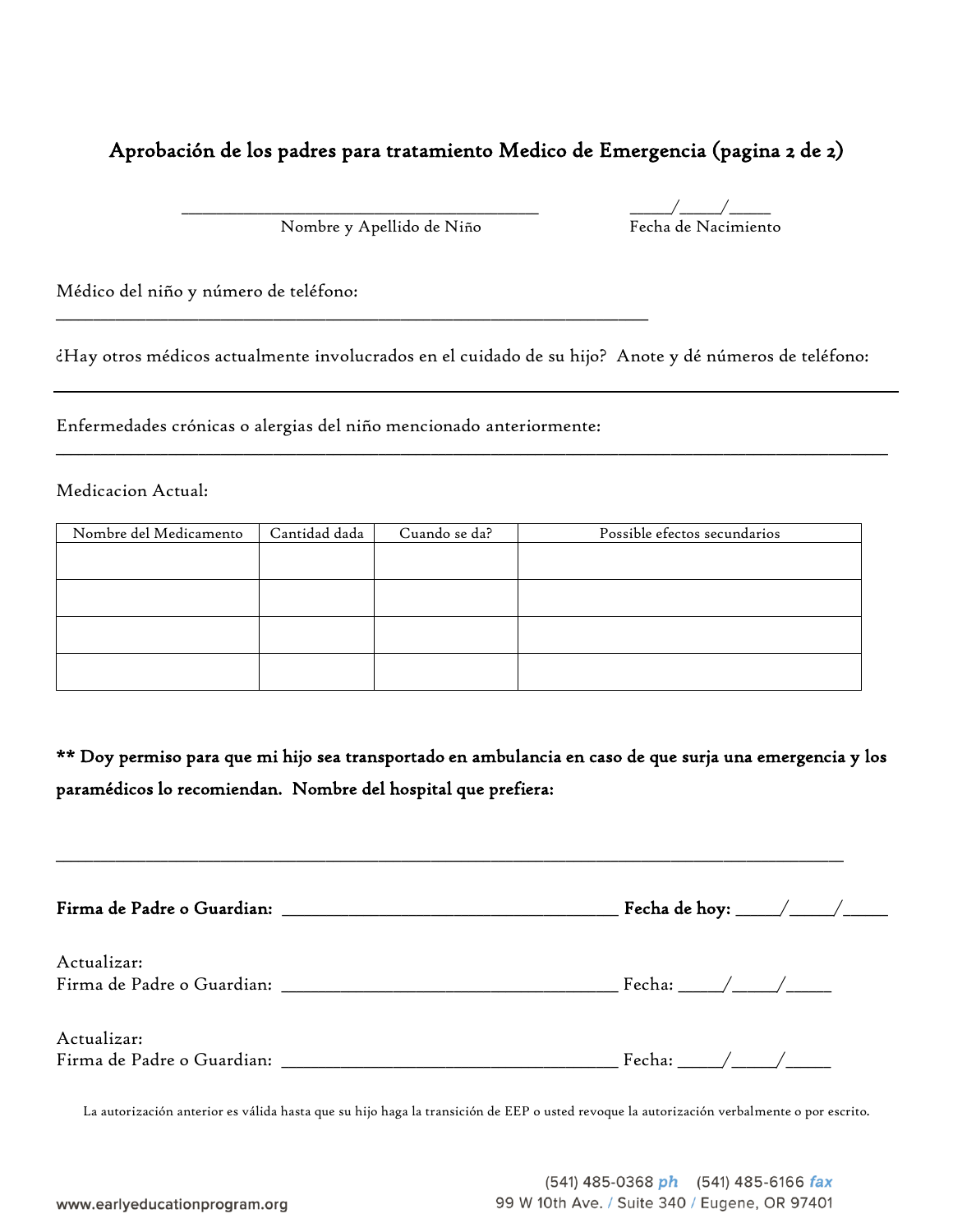

## Permission to Videotape and Photograph Your Child

EEP requests your permission to video or photograph your child.

There are a few reasons we may want to video and/or take a picture of your child:

- To provide training to staff within our program.
- To help others get to know or better appreciate our program via our newsletters and/or our website.
- To send pictures or videos of your child to you and other EEP families as part of our Class Dojo communication app.

\_\_\_\_\_\_\_\_\_\_\_\_\_\_\_\_\_\_\_\_\_\_\_\_\_\_\_\_\_\_\_\_\_\_\_\_\_\_\_\_\_\_\_\_\_\_\_\_\_\_ Child's First & Last Name

Please initial which uses you give consent to:

- \_\_\_\_\_\_\_ Permission is given to video or photograph my child for EEP staff training.
- \_\_\_\_\_\_\_ Permission is given to video or photograph my child for use in EEP newsletters, on EEP's website and/or facebook page, and for other EEP promotional materials.
- \_\_\_\_\_\_\_ Permission is given to video or photograph my child as part of our classroom communication app, CLASS DOJO. Class Dojo allows your child's teachers to share photos, videos, and messages with you and the families of your child's classmates throughout the school day.
- Permission is NOT given to video or photograph my child for any reason.

Printed Name of Parent or Guardian

\_\_\_\_\_\_\_\_\_\_\_\_\_\_\_\_\_\_\_\_\_\_\_\_\_\_\_\_\_\_\_\_\_\_\_\_\_\_\_\_\_\_\_\_\_\_\_

 $\frac{1}{2\pi\Delta}$  Today's Date

Signature of Parent or Guardian

The above authorization is valid until your child transitions from EEP or you revoke authorization verbally or in writing.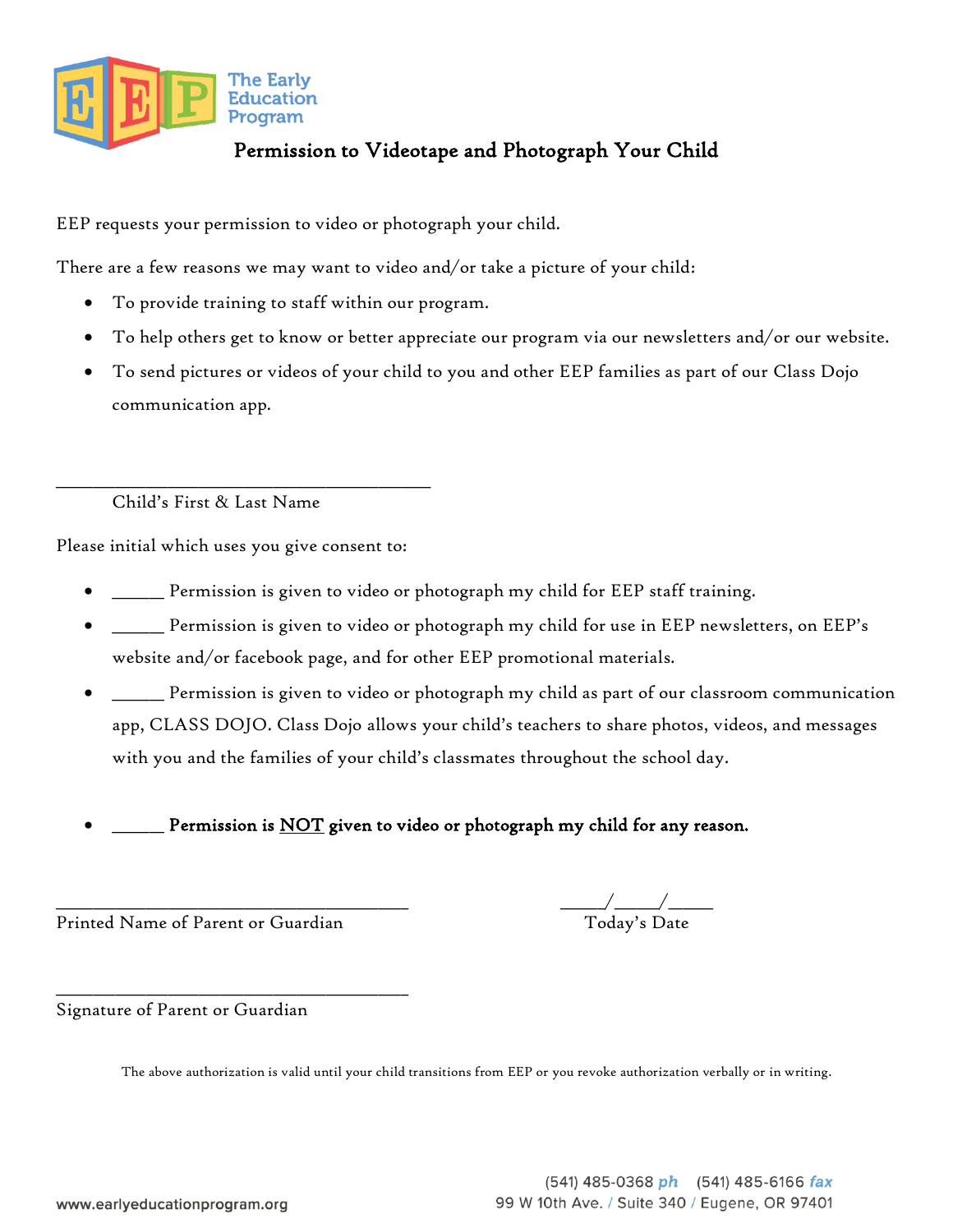

# Permiso para grabar en video y fotografiar a su hijo

EEP solicita su permiso para grabar en video o fotografiar a su hijo.

Hay algunas razones por las que podemos querer grabar en video y/o tomar una foto de su hijo:

• Para proporcionar capacitación al personal dentro de nuestro programa.

• Para ayudar a otros a conocer o apreciar mejor nuestro programa a través de nuestros boletines informativos y / o nuestro sitio web.

• Para enviar fotos o videos de su hijo a usted y a otras familias de EEP como parte de nuestra aplicación de comunicación Class Dojo.

Nombre y apellido del niño

\_\_\_\_\_\_\_\_\_\_\_\_\_\_\_\_\_\_\_\_\_\_\_\_\_\_\_\_\_\_\_\_\_\_\_\_\_\_\_\_\_\_\_\_\_\_\_\_\_\_

Por favor, inicial que los usos que usted da su consentimiento para:

- \_\_\_\_\_\_\_ Se da permiso para video o fotografiar a mi hijo para la capacitación del personal de EEP.
- \_\_\_\_\_\_\_ Se da permiso para grabar en video o fotografiar a mi hijo para su uso en boletines informativos de EEP, en el sitio web de EEP y / o página de facebook, y para otros materiales promocionales de EEP.
- \_\_\_\_\_\_\_ Se da permiso para video o fotografiar a mi hijo como parte de nuestra aplicación de comunicación en el salon, CLASS DOJO. Class Dojo permite a los maestros de su hijo compartir fotos, videos y mensajes con usted y las familias de los compañeros de clase de su hijo durante todo el día escolar.
- NO se da permiso para video o fotografiar a mi hijo por ninguna razón.

Nombre impreso del padre o tutor

\_\_\_\_\_\_\_\_\_\_\_\_\_\_\_\_\_\_\_\_\_\_\_\_\_\_\_\_\_\_\_\_\_\_\_\_\_\_\_\_\_\_\_\_\_\_\_

 $\frac{\sqrt{2}}{\text{Fecha de hoy}}$ 

Firma del padre o tutor

La autorización anterior es válida hasta que su hijo haga la transición de EEP o usted revoque la autorización verbalmente o por escrito.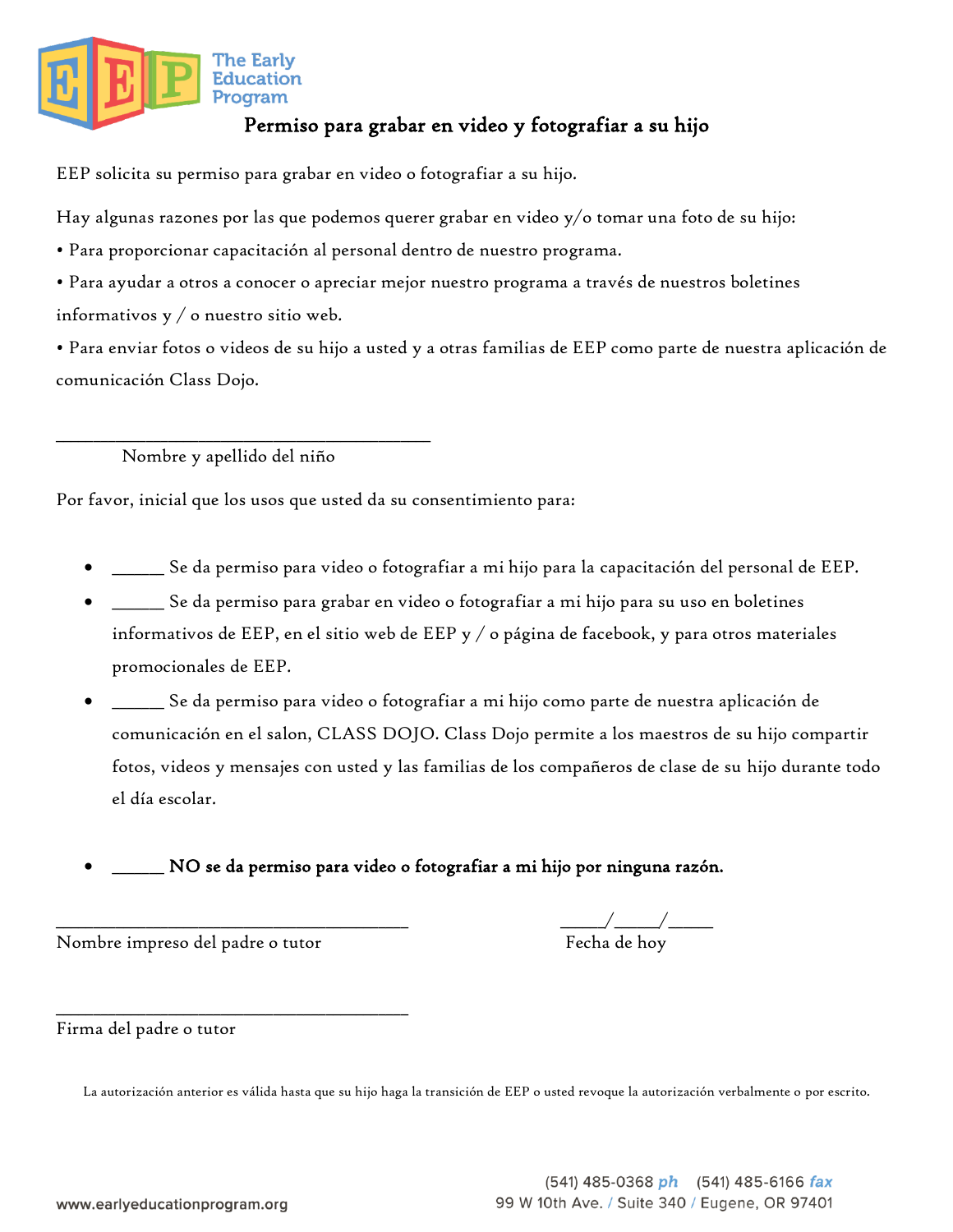

Permission to Pick Up

Child's First & Last Name Birth Date

\_\_\_\_\_\_\_\_\_\_\_\_\_\_\_\_\_\_\_\_\_\_\_\_\_\_\_\_\_\_\_\_\_\_\_\_\_\_\_\_\_\_\_\_\_\_\_\_\_\_\_\_ \_\_\_\_\_\_/\_\_\_\_\_\_/\_\_\_\_\_\_

For your child's safety, we would like a list of the people who have permission to pick up your child from school. Please include anyone listed as an Emergency Contact who has permission to pick up your child.

\_\_\_\_\_\_\_\_\_\_\_\_\_\_\_\_\_\_\_\_\_\_\_\_\_\_\_\_\_\_\_\_\_\_\_\_\_\_\_\_\_\_\_\_\_\_\_\_\_\_\_\_\_ \_\_\_\_\_\_\_\_\_\_\_\_\_\_\_\_\_\_\_\_\_\_\_\_\_\_\_\_\_\_\_\_\_\_\_\_\_\_\_\_\_\_\_\_\_\_\_\_\_\_\_\_

\_\_\_\_\_\_\_\_\_\_\_\_\_\_\_\_\_\_\_\_\_\_\_\_\_\_\_\_\_\_\_\_\_\_\_\_\_\_\_\_\_\_\_\_\_\_\_\_\_\_\_\_\_ \_\_\_\_\_\_\_\_\_\_\_\_\_\_\_\_\_\_\_\_\_\_\_\_\_\_\_\_\_\_\_\_\_\_\_\_\_\_\_\_\_\_\_\_\_\_\_\_\_\_\_\_

\_\_\_\_\_\_\_\_\_\_\_\_\_\_\_\_\_\_\_\_\_\_\_\_\_\_\_\_\_\_\_\_\_\_\_\_\_\_\_\_\_\_\_\_\_\_\_\_\_\_\_\_\_ \_\_\_\_\_\_\_\_\_\_\_\_\_\_\_\_\_\_\_\_\_\_\_\_\_\_\_\_\_\_\_\_\_\_\_\_\_\_\_\_\_\_\_\_\_\_\_\_\_\_\_\_

\_\_\_\_\_\_\_\_\_\_\_\_\_\_\_\_\_\_\_\_\_\_\_\_\_\_\_\_\_\_\_\_\_\_\_\_\_\_\_\_\_\_\_\_\_\_\_\_\_\_\_\_\_ \_\_\_\_\_\_\_\_\_\_\_\_\_\_\_\_\_\_\_\_\_\_\_\_\_\_\_\_\_\_\_\_\_\_\_\_\_\_\_\_\_\_\_\_\_\_\_\_\_\_\_\_

Please list those who have your permission:

Name of person Relationship to your child

I understand that this form gives permission to the above named individuals to leave EEP with my child. Please know that EEP staff will ask to see identification from any person to confirm that they are on this list. Your child will not be released to anyone other than those individuals listed above. Please be sure to notify your child's teacher if there are any changes to this list.

Printed Name of Parent or Guardian

\_\_\_\_\_\_\_\_\_\_\_\_\_\_\_\_\_\_\_\_\_\_\_\_\_\_\_\_\_\_\_\_\_\_\_\_\_\_\_\_\_\_\_\_\_\_\_

 $\overline{\phantom{a}}\phantom{a}T$ oday's Date

Signature of Parent or Guardian

The above authorization is valid until your child transitions from EEP or you revoke authorization verbally or in writing.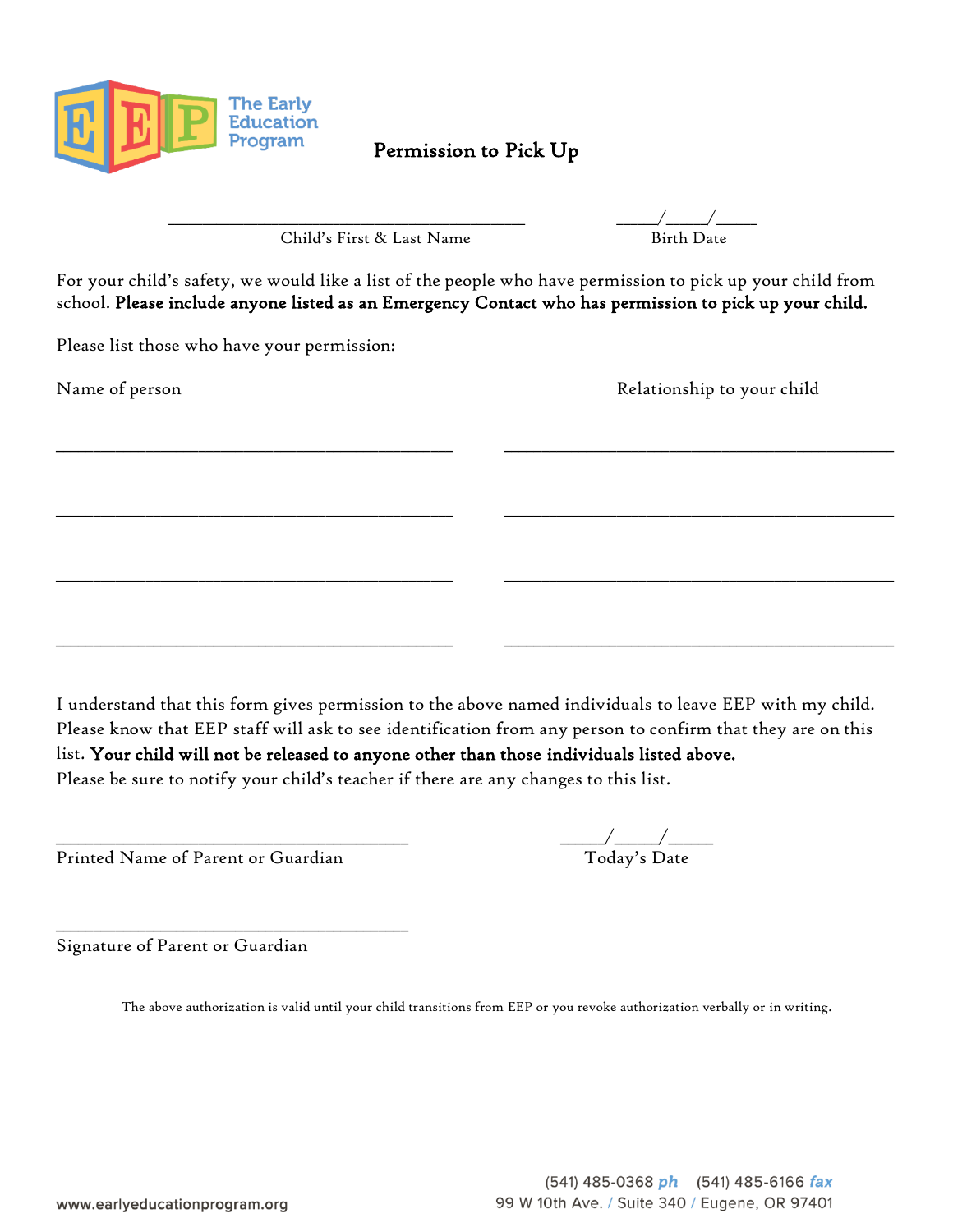

### Permiso para Recoger

Nombre y apellido del niño

 $\frac{\sqrt{1-\frac{1}{2}}}{\text{Fecha de Nacional}}$ 

Para la seguridad de su hijo, nos gustaría una lista de las personas que tienen permiso para recoger a su hijo de la escuela. Por favor incluya a cualquier persona que aparezca como contacto de emergencia que tenga permiso para recoger a su hijo.

\_\_\_\_\_\_\_\_\_\_\_\_\_\_\_\_\_\_\_\_\_\_\_\_\_\_\_\_\_\_\_\_\_\_\_\_\_\_\_\_\_\_\_\_\_\_\_\_\_\_\_\_\_ \_\_\_\_\_\_\_\_\_\_\_\_\_\_\_\_\_\_\_\_\_\_\_\_\_\_\_\_\_\_\_\_\_\_\_\_\_\_\_\_\_\_\_\_\_\_\_\_\_\_\_\_

\_\_\_\_\_\_\_\_\_\_\_\_\_\_\_\_\_\_\_\_\_\_\_\_\_\_\_\_\_\_\_\_\_\_\_\_\_\_\_\_\_\_\_\_\_\_\_\_\_\_\_\_\_ \_\_\_\_\_\_\_\_\_\_\_\_\_\_\_\_\_\_\_\_\_\_\_\_\_\_\_\_\_\_\_\_\_\_\_\_\_\_\_\_\_\_\_\_\_\_\_\_\_\_\_\_

\_\_\_\_\_\_\_\_\_\_\_\_\_\_\_\_\_\_\_\_\_\_\_\_\_\_\_\_\_\_\_\_\_\_\_\_\_\_\_\_\_\_\_\_\_\_\_\_\_\_\_\_\_ \_\_\_\_\_\_\_\_\_\_\_\_\_\_\_\_\_\_\_\_\_\_\_\_\_\_\_\_\_\_\_\_\_\_\_\_\_\_\_\_\_\_\_\_\_\_\_\_\_\_\_\_

\_\_\_\_\_\_\_\_\_\_\_\_\_\_\_\_\_\_\_\_\_\_\_\_\_\_\_\_\_\_\_\_\_\_\_\_\_\_\_\_\_\_\_\_\_\_\_\_\_\_\_\_\_ \_\_\_\_\_\_\_\_\_\_\_\_\_\_\_\_\_\_\_\_\_\_\_\_\_\_\_\_\_\_\_\_\_\_\_\_\_\_\_\_\_\_\_\_\_\_\_\_\_\_\_\_

Por favor, enumere aquellos que tienen su permiso:

Nombre de la persona de la persona de la persona de la persona de la persona de la persona de la persona de la

Entiendo que este formulario da permiso a las personas mencionadas anteriormente para dejar EEP con mi hijo.

Tenga en cuenta que el personal de EEP pedirá ver la identificación de cualquier persona para confirmar que está en esta lista. Su hijo no será liberado a nadie que no sean las personas mencionadas anteriormente. Por favor, asegúrese de notificar al maestro de su hijo si hay algún cambio en esta lista.

Nombre del Padre o Guardian

\_\_\_\_\_\_\_\_\_\_\_\_\_\_\_\_\_\_\_\_\_\_\_\_\_\_\_\_\_\_\_\_\_\_\_\_\_\_\_\_\_\_\_\_\_\_\_

 $\frac{\sqrt{1-\frac{1}{2}}}{\text{Fecha de hoy}}$ 

Firma del Padre o Guardian

La autorización anterior es válida hasta que su hijo haga la transición de EEP o usted revoque la autorización verbalmente o por escrito.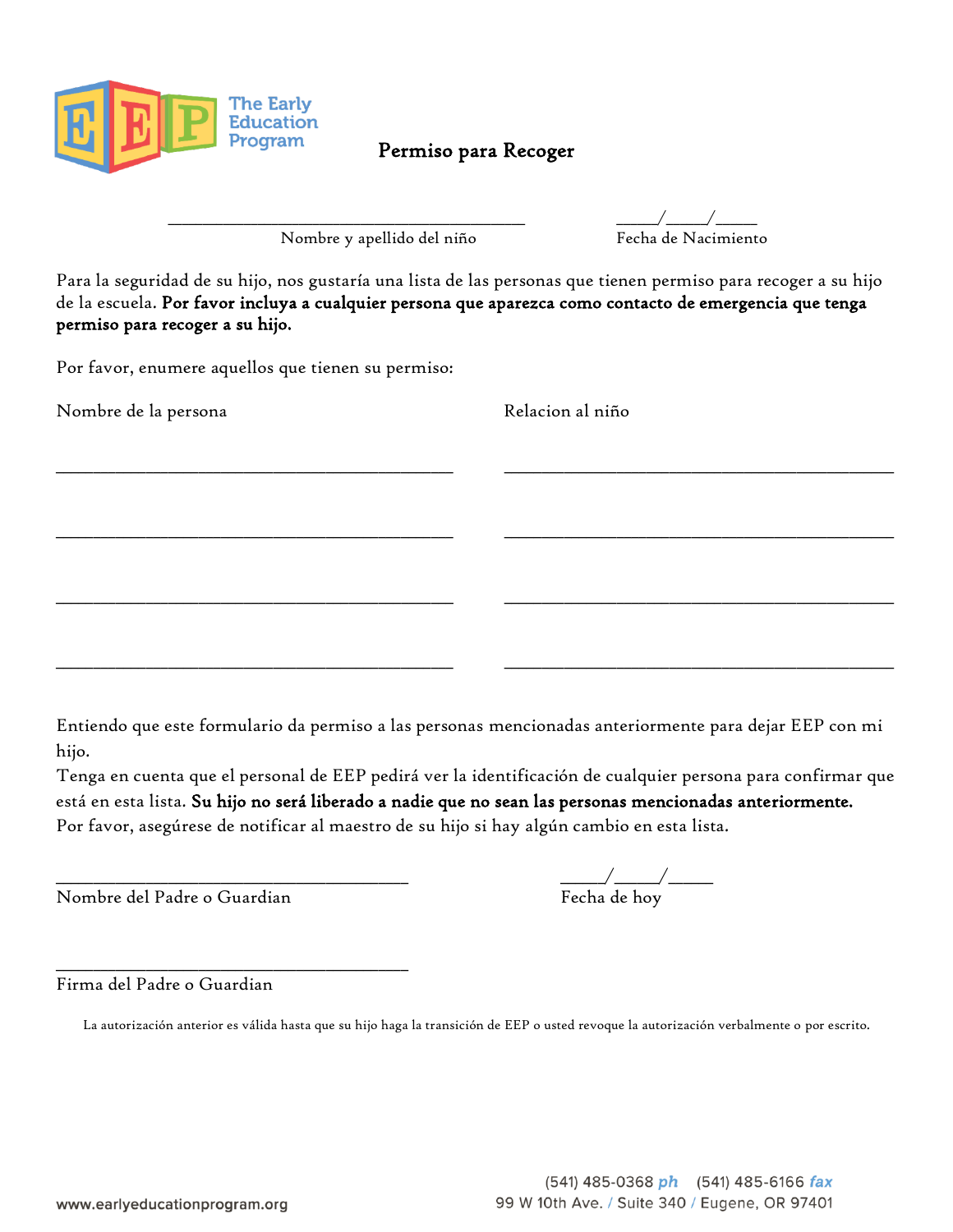

A Little About My Child

\_\_\_\_\_\_\_\_\_\_\_\_\_\_\_\_\_\_\_\_\_\_\_\_\_\_\_\_\_\_\_\_\_\_\_\_\_\_\_\_\_\_\_\_\_\_\_\_\_\_\_\_\_\_\_\_\_\_\_\_\_\_\_\_\_\_\_\_\_\_\_\_\_\_\_\_\_\_\_\_\_\_\_\_\_\_\_\_\_\_\_\_

\_\_\_\_\_\_\_\_\_\_\_\_\_\_\_\_\_\_\_\_\_\_\_\_\_\_\_\_\_\_\_\_\_\_\_\_\_\_\_\_\_\_\_\_\_\_\_\_\_\_\_\_\_\_\_\_\_\_\_\_\_\_\_\_\_\_\_\_\_\_\_\_\_\_\_\_\_\_\_\_\_\_\_\_\_\_\_\_\_\_\_\_

| Child's Name: |  | Nickname: |
|---------------|--|-----------|
|---------------|--|-----------|

The people in my child's family & what my child calls them:

My child's pets: \_\_\_\_\_\_\_\_\_\_\_\_\_\_\_\_\_\_\_\_\_\_\_\_\_\_\_\_\_\_\_\_\_\_\_\_\_\_\_\_\_\_\_\_\_\_\_\_\_\_\_\_\_\_\_\_\_\_\_

| My child's favorite book:                | My child's favorite color:                |
|------------------------------------------|-------------------------------------------|
| My child's favorite TV show<br>or video: | My child likes to do this inside:         |
| My child's favorite food:                | My child likes to do this outside:        |
| My child's favorite character:           | What my child wants to be:                |
| My child's favorite animal:              | The most special thing about my<br>child: |
| My child doesn't like:                   | My child is afraid of:                    |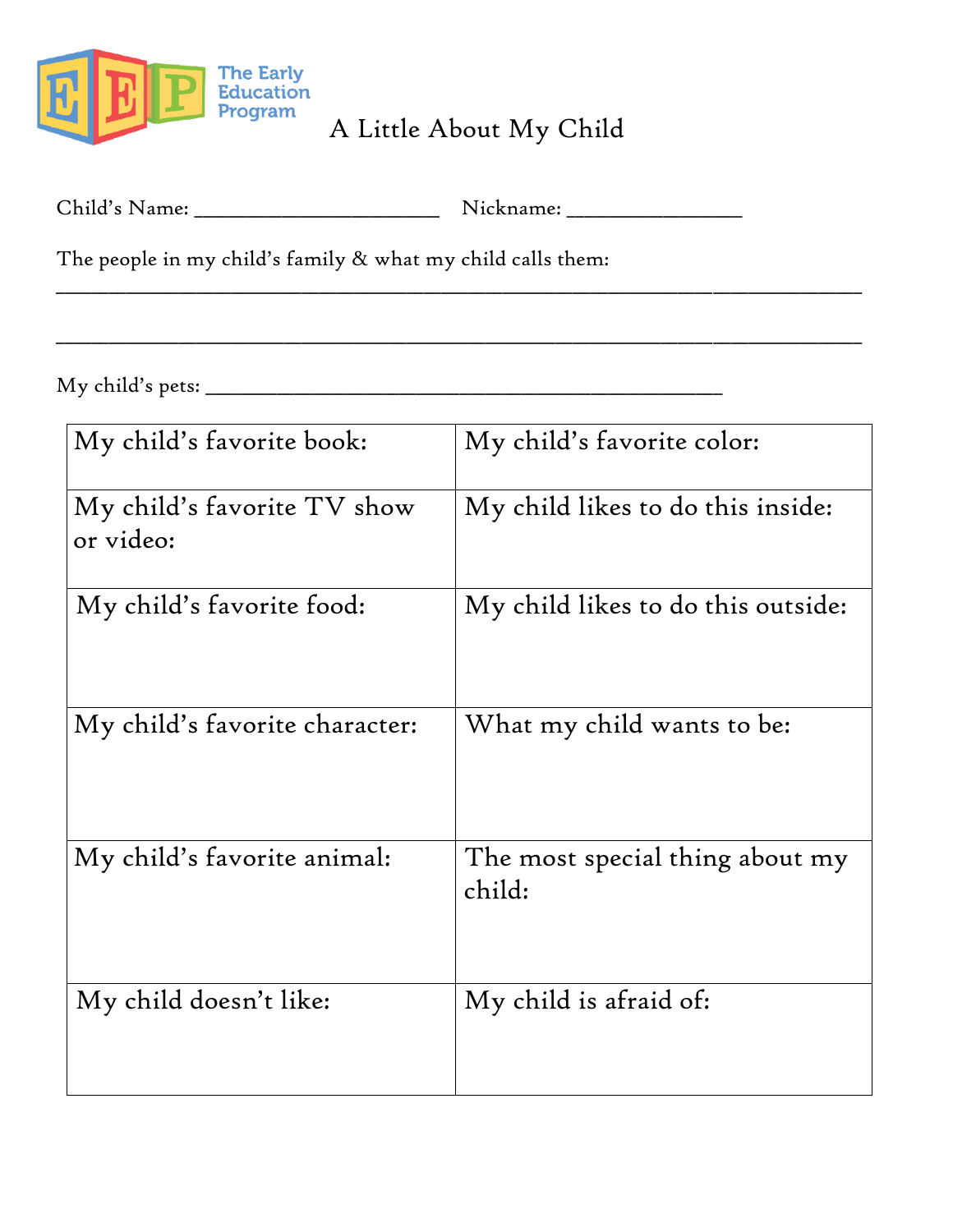

Un poco sobre mi hijo

\_\_\_\_\_\_\_\_\_\_\_\_\_\_\_\_\_\_\_\_\_\_\_\_\_\_\_\_\_\_\_\_\_\_\_\_\_\_\_\_\_\_\_\_\_\_\_\_\_\_\_\_\_\_\_\_\_\_\_\_\_\_\_\_\_\_\_\_\_\_\_\_\_\_\_\_\_\_\_\_\_\_\_\_\_\_\_\_\_\_\_\_

\_\_\_\_\_\_\_\_\_\_\_\_\_\_\_\_\_\_\_\_\_\_\_\_\_\_\_\_\_\_\_\_\_\_\_\_\_\_\_\_\_\_\_\_\_\_\_\_\_\_\_\_\_\_\_\_\_\_\_\_\_\_\_\_\_\_\_\_\_\_\_\_\_\_\_\_\_\_\_\_\_\_\_\_\_\_\_\_\_\_\_\_

| Nombre del niño: |  |
|------------------|--|
|------------------|--|

Las personas en la familia de mi hijo y cómo los llama mi hijo:

La mascota favorita de mi hijo: \_\_\_\_\_\_\_\_\_\_\_\_\_\_\_\_\_\_\_\_\_\_\_\_\_\_\_\_\_\_\_\_\_\_\_\_\_\_\_\_\_\_\_\_\_\_\_\_\_\_\_\_\_\_\_\_\_\_\_\_

| El libro favorito de mi hijo:     | El color favorito de mi hijo:            |
|-----------------------------------|------------------------------------------|
| El programa de televisión o       | A mi hijo le gusta hacer esto            |
| video favorito de mi hijo:        | adentro:                                 |
|                                   |                                          |
| La comida favorita de mi hijo:    | A mi hijo le gusta hacer esto<br>afuera: |
| El personaje favorito de mi hijo: | Lo que mi hijo quiere ser:               |
| El animal favorito de mi hijo:    | La cosa mas especial sobre mi<br>hijo:   |
| A mi hijo no le gusta:            | Mi hijo le tiene miedo a:                |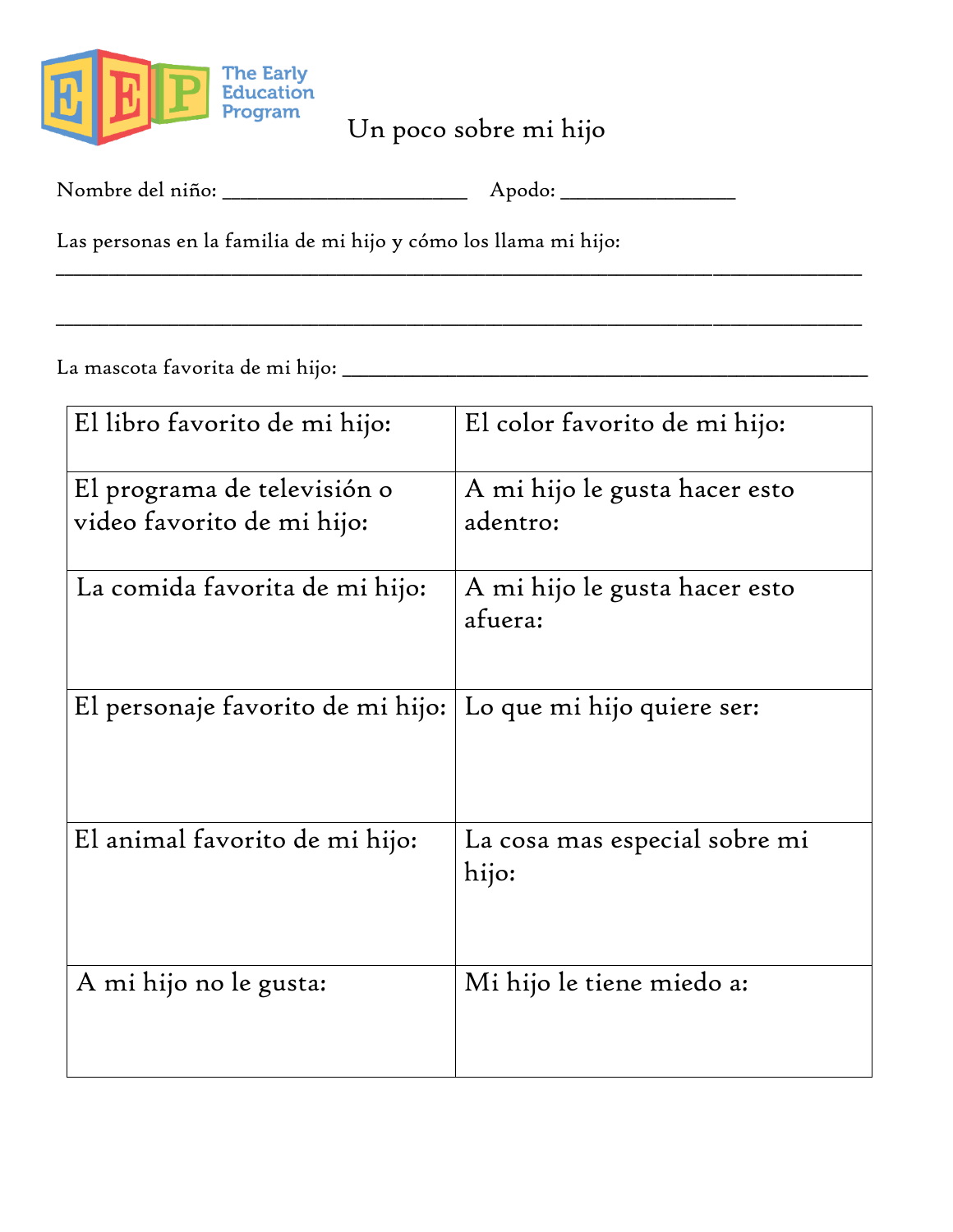My Family's Thoughts About Me…

My child's strengths:

My child's greatest needs:

At home, my child's potty routine includes:

I'd love for my child's teachers to focus on:

My greatest concern(s) about my child in the classroom:

Anything else: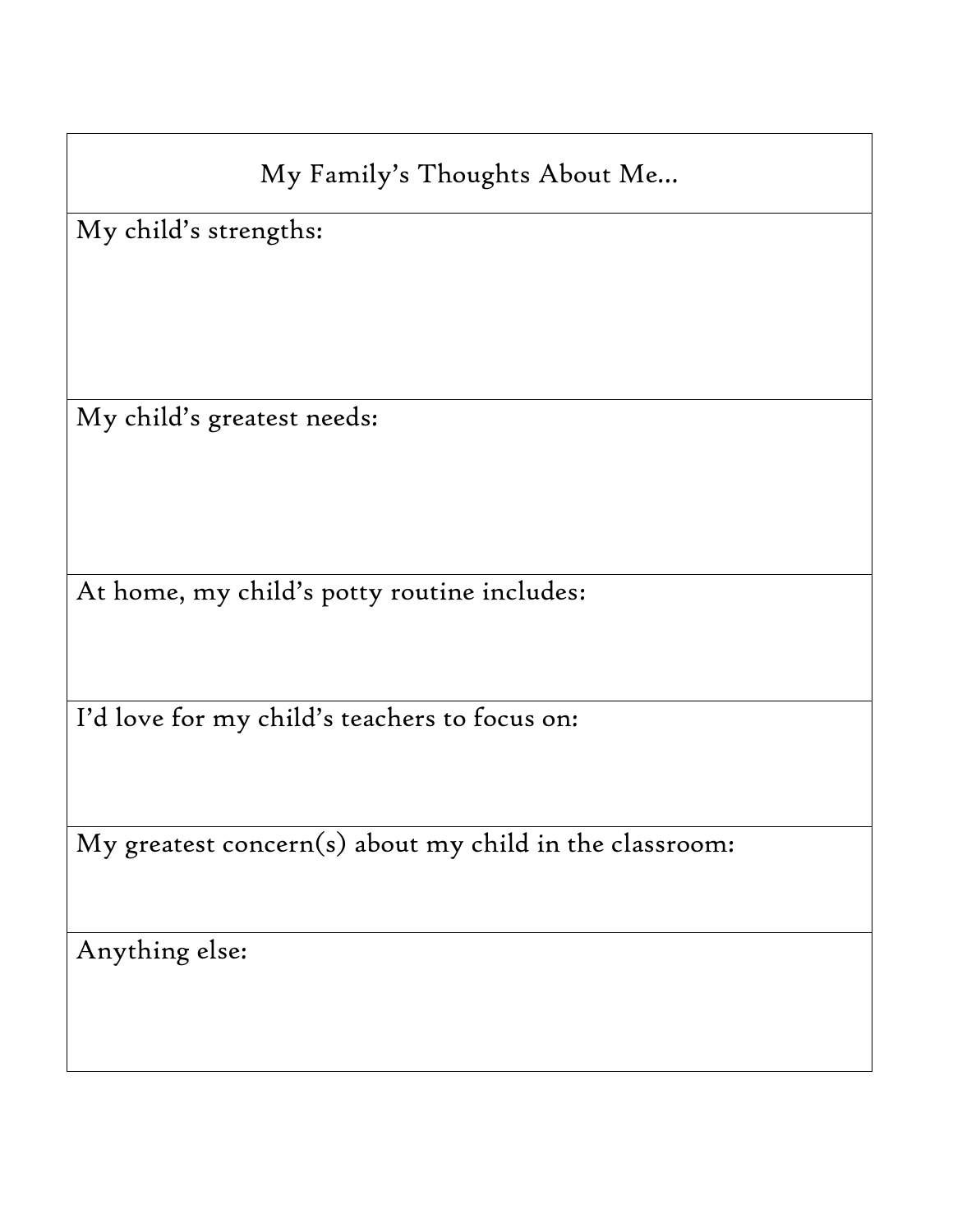Las fortalezas de mi hijo:

Las mayores necesidades de mi hijo:

En casa, la rutina de mi hijo de ir al baño incluye:

Me encantaría que los maestros de mi hijo se enfocarán en:

Mi mayor preocupación sobre mi hijo en el salón:

Algo más: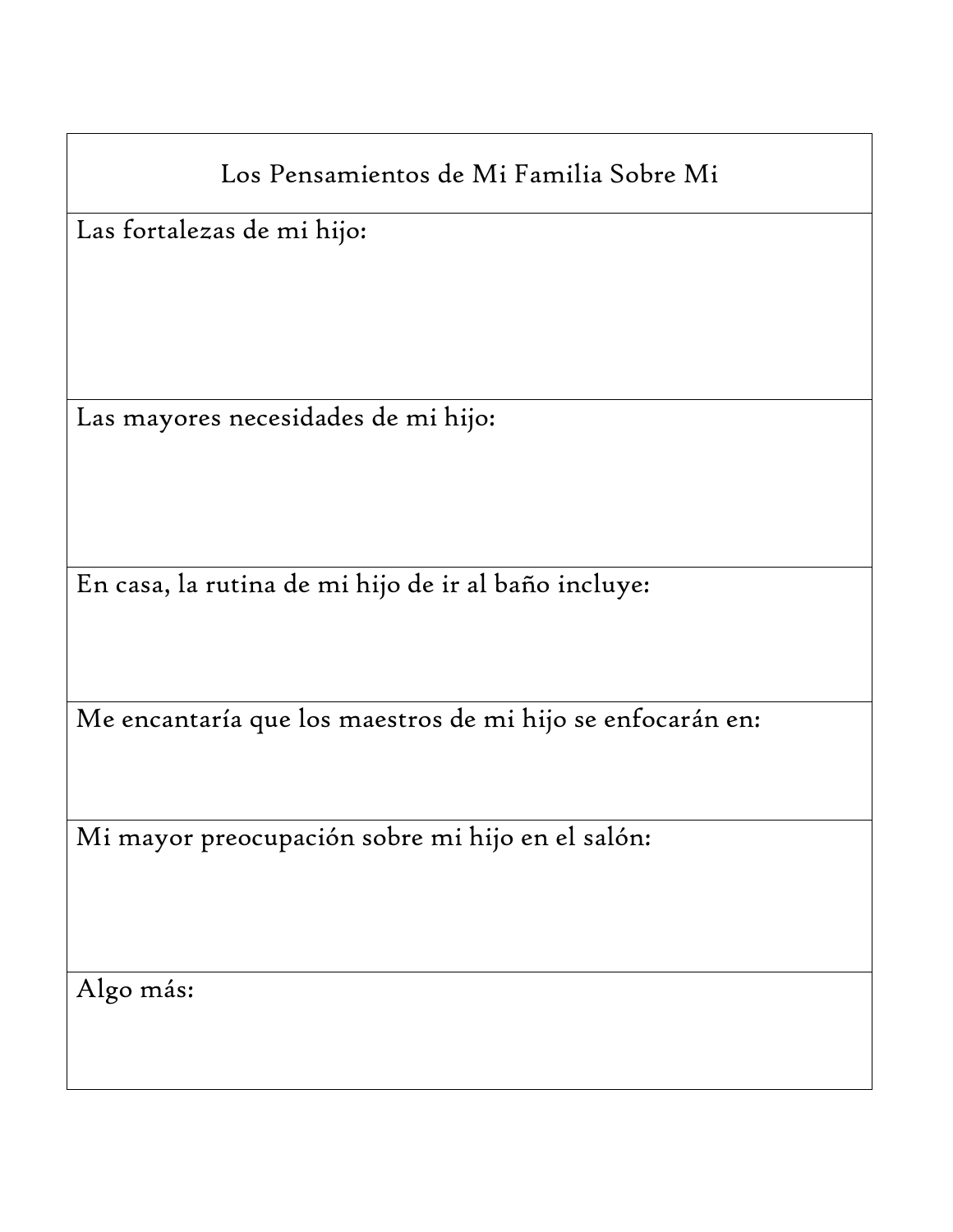



Oregon law requires the following shots for school and child care attendance\*



*\*At all ages and grades, the number of doses required varies by a child's age and how long ago they were vaccinated. Other vaccines may be recommended. Exemptions are also available. Please check with your child's school, child care or healthcare provider for details.* 1/2021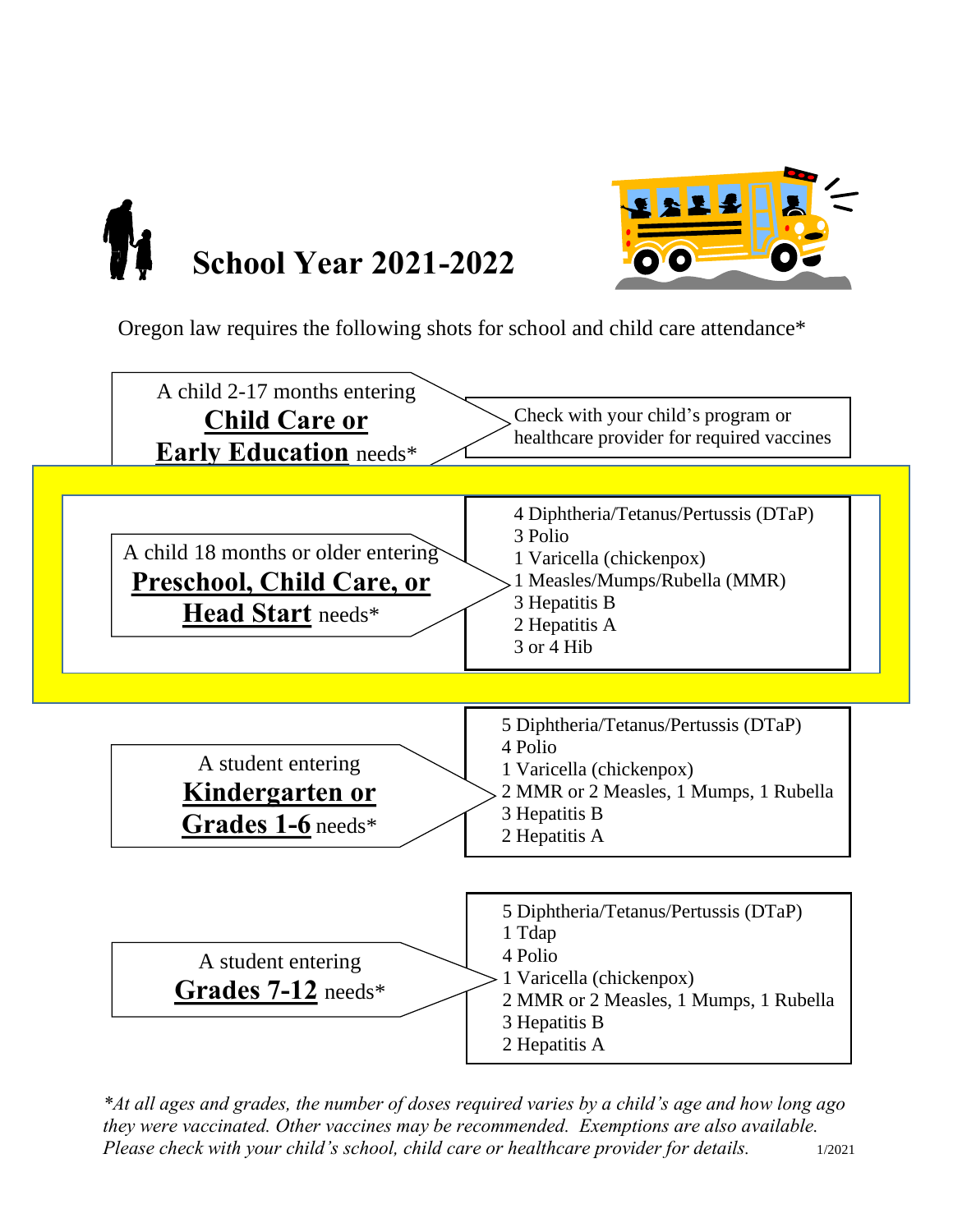



La ley de Oregon requiere que sus niños hayan recibido estas vacunas para que puedan asistir a las escuelas y guarderías.\*



\* Las dosis requeridas varían dependiendo de la edad de su niño y cuándo fue vacunado la última vez. También tenemos excepciones disponibles. Por favor verifique con su escuela o proveedor de salud para estos detalles.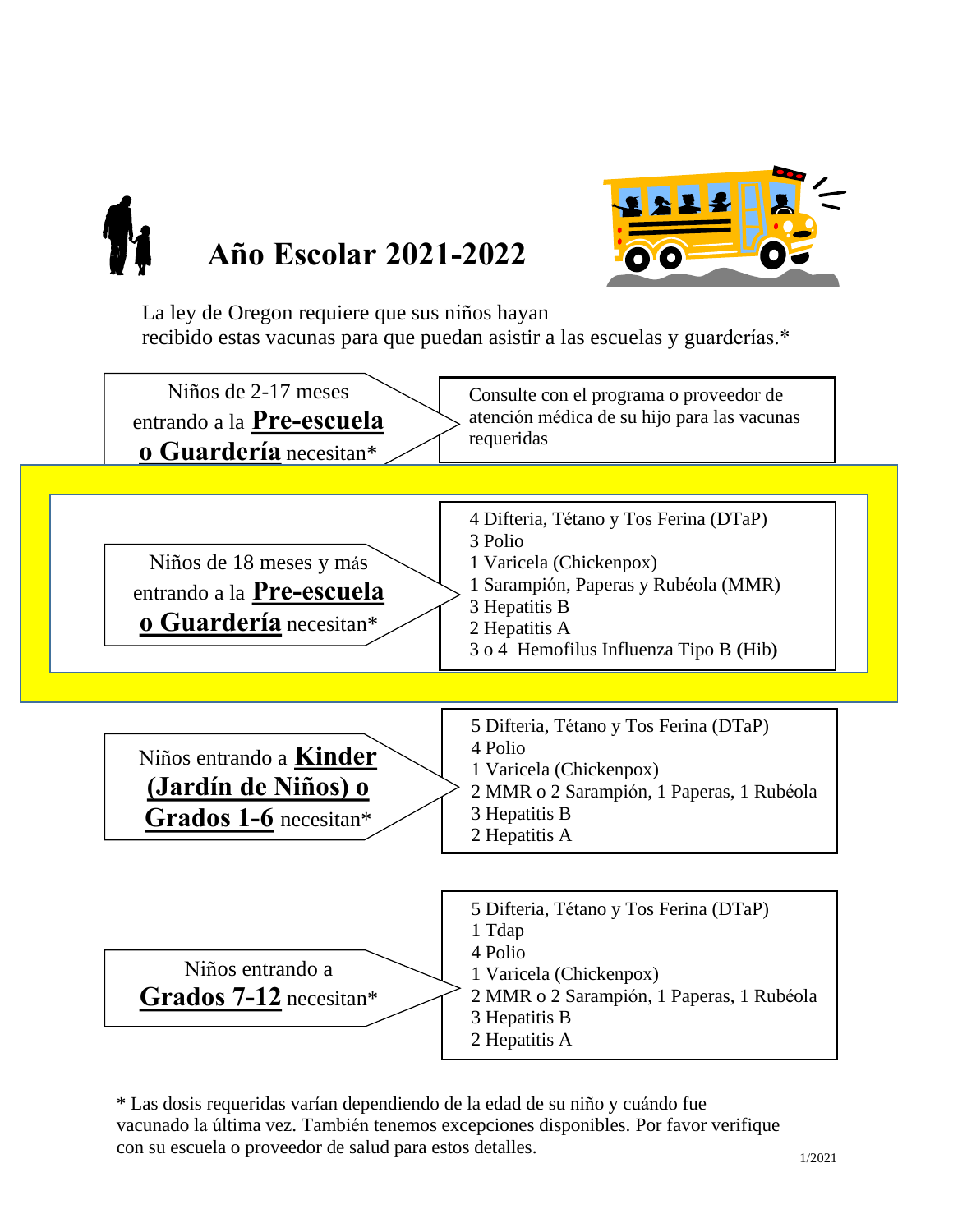

# Sunscreen, Lip Balm, and Lotion Permission Form

We need your permission to use the skin care products below if needed. Please read, sign, and return this sheet to your child's classroom ASAP. If there is something listed that you'd prefer us not to use, simply cross it off the list. Thanks!

I authorize Early Education Program staff to use the following product/s on my child (name),

, during the year when the need arises:

Please initial each product you okay for use. If you are not okay with a product being used, please write in the product you want used. Families must provide to the classroom the alternative product that they wish to be used.

• \_\_\_\_\_ Chap Ice SPF 15 lip balm or Vaseline applied to my child's lips if they are chapped as long as there are no sores, discharge, or other signs of infection present.

Alternative: \_\_\_\_\_\_\_\_\_\_\_\_\_\_\_\_\_\_\_\_\_\_\_\_\_\_\_\_\_\_\_\_\_\_\_\_\_\_\_\_\_\_\_\_\_\_\_\_

• \_\_\_\_\_ Up & Up aloe vera gel applied to my child's skin in the case of a mild sunburn or with dry skin that seems irritating.

Alternative: \_\_\_\_\_\_\_\_\_\_\_\_\_\_\_\_\_\_\_\_\_\_\_\_\_\_\_\_\_\_\_\_\_\_\_\_\_\_\_\_\_\_\_\_\_\_\_\_

• \_\_\_\_\_ Babyganics Mineral-Based Baby Sunscreen Lotion SPF 50 applied to exposed skin if we will be outdoors for 20 minutes or more.

Alternative: \_\_\_\_\_\_\_\_\_\_\_\_\_\_\_\_\_\_\_\_\_\_\_\_\_\_\_\_\_\_\_\_\_\_\_\_\_\_\_\_\_\_\_\_\_\_\_\_

Printed Name of Parent or Guardian

\_\_\_\_\_\_\_\_\_\_\_\_\_\_\_\_\_\_\_\_\_\_\_\_\_\_\_\_\_\_\_\_\_\_\_\_\_\_\_\_\_\_\_\_\_\_\_

 $\frac{\Delta}{\Delta}$  Today's Date

Signature of Parent or Guardian

The above authorization is valid until your child transitions from EEP or you revoke authorization verbally or in writing.